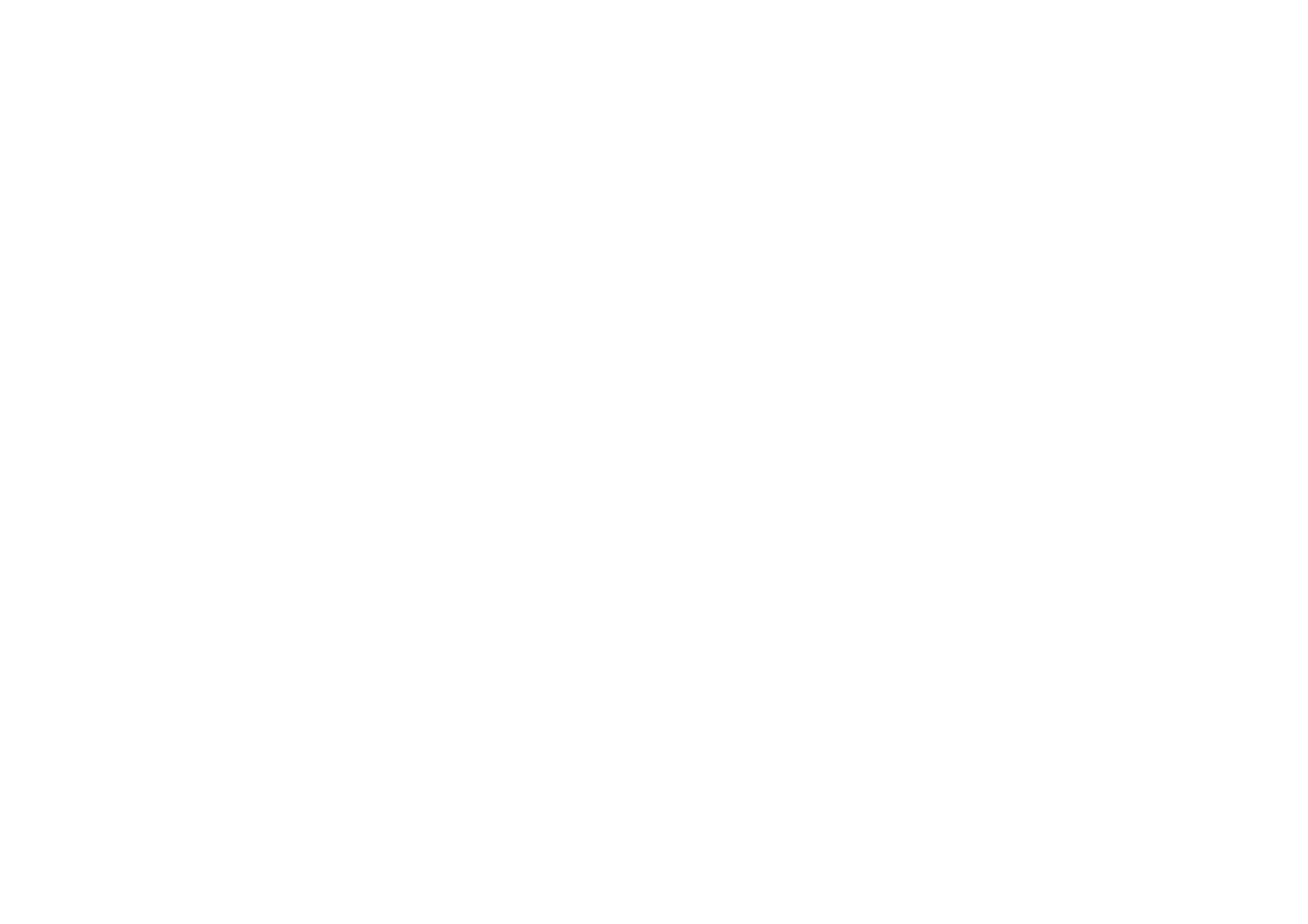# **Contents**

| Chapter                                         |                                                                        | Page |  |  |
|-------------------------------------------------|------------------------------------------------------------------------|------|--|--|
| 1 <sub>1</sub>                                  | Introduction                                                           | 1    |  |  |
| 2.                                              | <b>Record of Consultation</b>                                          | 1    |  |  |
| 3.                                              | <b>Summary of Representations</b>                                      | 5    |  |  |
| 4.                                              | <b>Consideration of Representations</b>                                |      |  |  |
| 5.                                              | <b>Further Advice</b>                                                  |      |  |  |
|                                                 | <b>Appendices</b>                                                      |      |  |  |
|                                                 | Appendix 1: Letters of Consultation                                    |      |  |  |
| Appendix 2: Preferred Strategy Poster           |                                                                        |      |  |  |
| Appendix 3 List of Specific Consultation Bodies |                                                                        |      |  |  |
|                                                 | Appendix 4: List of General Consultation and Other Consultation Bodies |      |  |  |
|                                                 | Appendix 5: Public Notice                                              |      |  |  |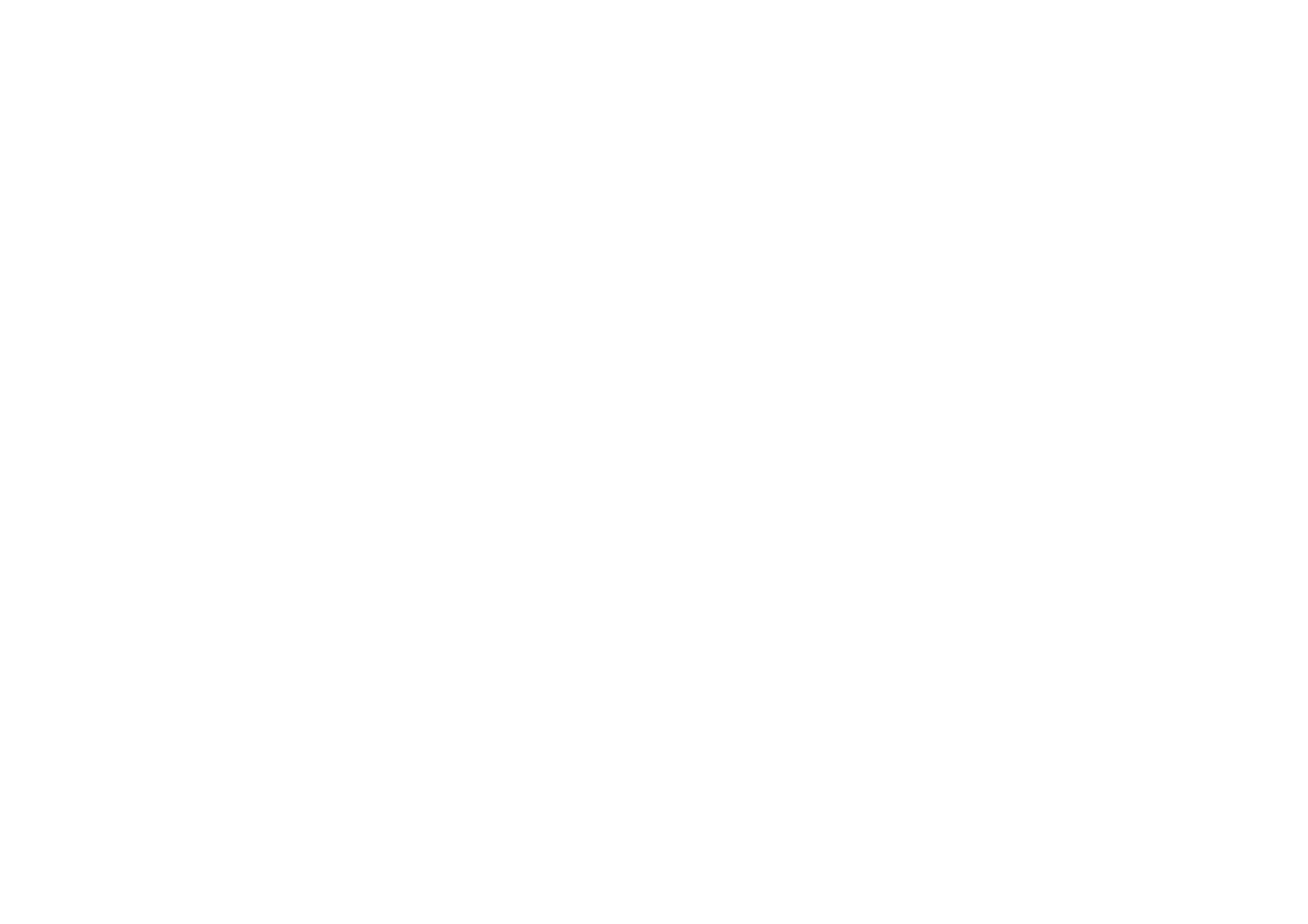# 1. INTRODUCTION

1.2 In January 2007 Rhondda Cynon Taf County Borough Council issued for public consultation the Local Development Plan (LDP) Preferred Strategy. The Preferred Strategy was formulated following engagement with Specific and General Consultation Bodies throughout 2006.

1.3 The Preferred Strategy was approved a meeting of Full Council on  $6<sup>th</sup>$  December 2006. The Preferred Strategy was published for public consultation for six weeks from 11<sup>th</sup> January until 21<sup>st</sup> February 2007.

1.4 The purpose of this statement is to provide a record of the consultation undertaken and a summary of the representations received to the Preferred Strategy. Section 2 of this statement includes information on the consultation and publicity undertaken during the consultation period and a list of those individuals and organisations consulted. Section 3 sets out the number of representations received to the Preferred strategy and accompanying documents and a summary of the main issues raised by respondents.

1.5 The aim of this document is not to provide a detailed breakdown of every representation received, but to provide a summary of the main issues raised in representations.

1.6 This document has been prepared in accordance with the requirements of the Town and Country Planning (Local Development Plan) (Wales) Regulations 2005 and the guidance

contained in section B6 of the Local Development Plan Manual (June 2006).

# 2. RECORD OF CONSULTATION

2.1 The consultation carried out on the Preferred Strategy and accompanying documents followed the requirements of the Council's approved Delivery Agreement.

#### **Consultation**

2.2 The package of documents published on the  $11<sup>th</sup>$ January 2007 comprised:

- **Preferred Strategy**
- **LDP Delivery Agreement**
- **Sustainability Appraisal / Strategic Environmental** Assessment of the Preferred Strategy
- **-** Appropriate Assessment Screening Opinion
- **Housing Land Requirement Topic Paper**
- **Employment Land Availability Topic Paper**
- Representation Form
- **Sustainability Appraisal / Strategic Environmental** Assessment Representation Form
- **Consultation Letter (Appendix 1)**
- **List of Consultation Events (Appendix 2)**
- **Explanation of the Preferred Strategy and Consultation** Advice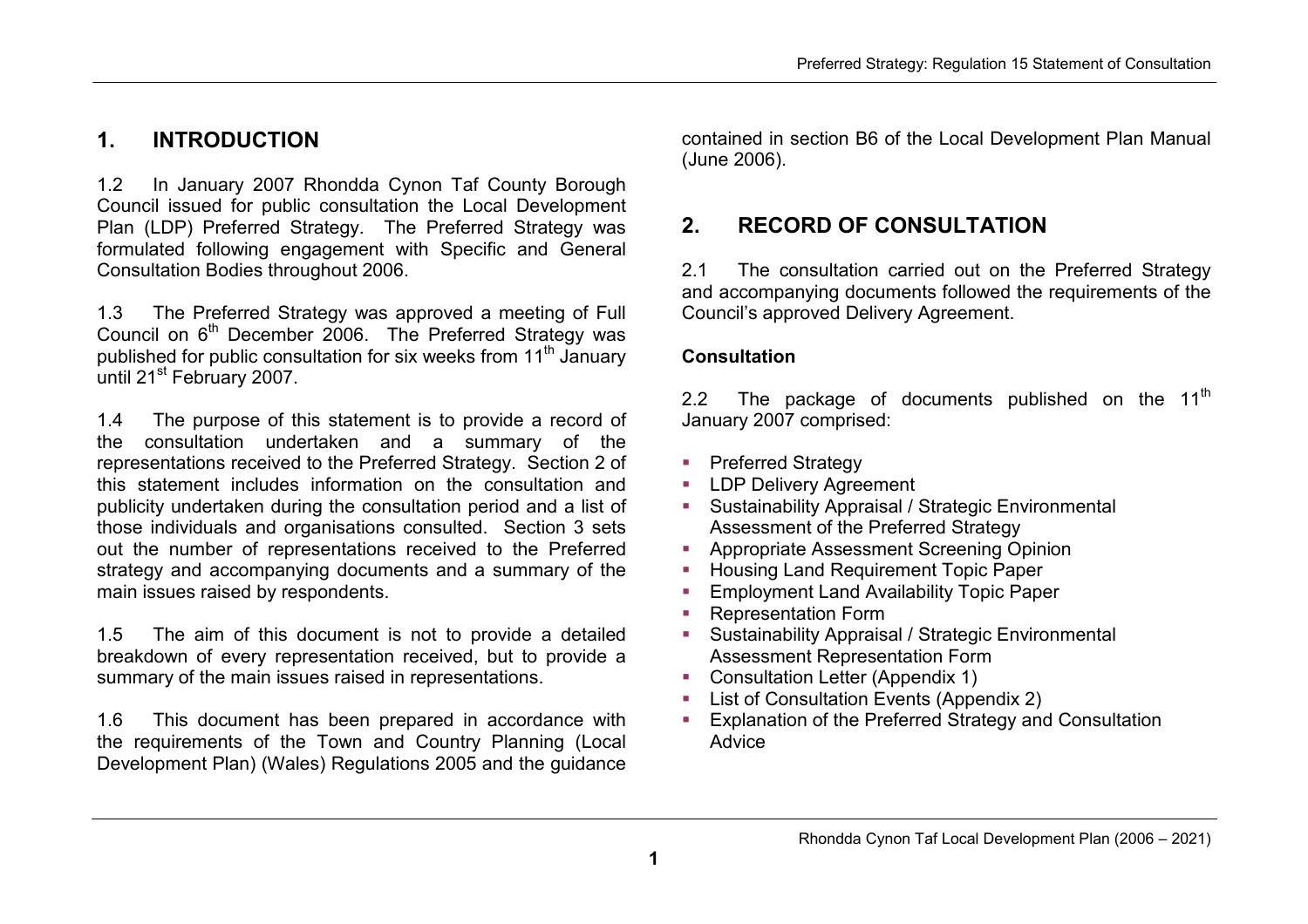Copies of the above documents were sent to the Specific Consultation Bodies listed in Appendix 3.

2.3 Copies of the Preferred Strategy were hand-delivered to the Planning Division of the Welsh Assembly Government on 10<sup>th</sup> January 2007. This delivery also included copies of the LDP Delivery Agreement, LDP Visioning Event Record, SA/SEA Scoping Report, LDP Forum Preferred Strategy Record of Event.

2.4 Notification letters were sent to approximately 642 different contacts on the Council's LDP database. This included General, Other and Government Consultation Bodies and members of the public. The consultation list is contained in Appendix 4. Notification was also sent to Members and staff of Rhondda Cynon Taf County Borough Council.

#### Publicity and Participation

2.5 The Package of Preferred Strategy documents waspublished on the Council's website on 10<sup>th</sup> January 2007. This contained advice on where and when paper copies of the documents could be inspected and details of public exhibitions. There was a direct link from the Council's home page to the Preferred Strategy through out the consultation period.



Local Development Plan Consultation – Website page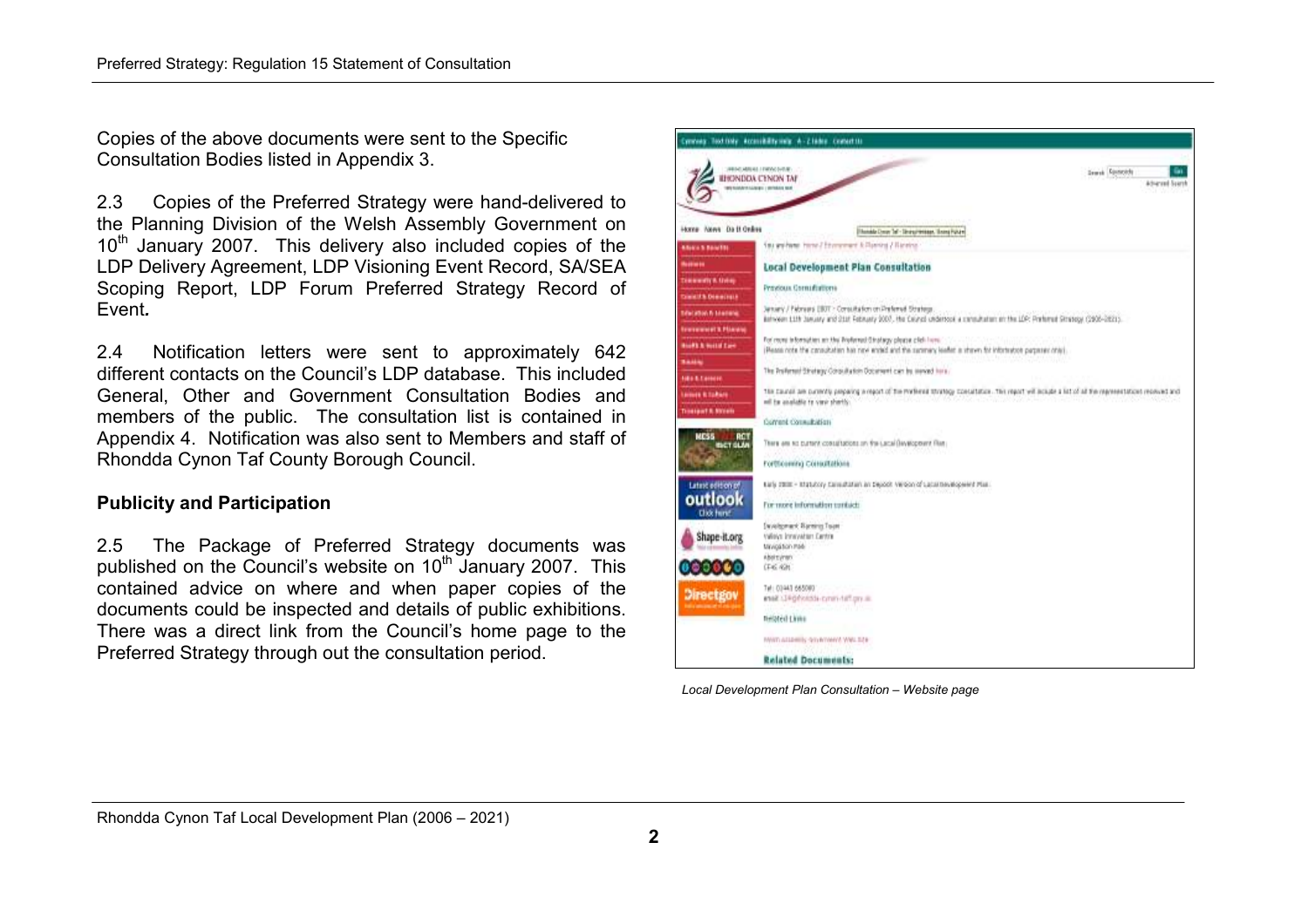2.6 Public notices were placed in the Western Mail, Rhondda Leader, Pontypridd Observer and Cynon Valley Leader on the 11<sup>th</sup> and 18<sup>th</sup> January 2007. A copy of the public notices is contained in Appendix 5.

2.7 Mobile Exhibitions were held in Pontypridd on the  $17<sup>th</sup>$ and 18<sup>th</sup> January, in Aberdare on the  $24<sup>th</sup>$  and  $25<sup>th</sup>$  January, in Llantrisant on the 31stJanuary and 1<sup>st</sup> February, in Tonypandy on 7<sup>th</sup> February and in Tylorstown on the 8<sup>th</sup> February 2007.



Preferred Strategy mobile exhibition at Talbot Green

During the consultation period exhibitions were also held in Hirwaun, Mountain Ash, Tonyrefail and Treorchy Libraries and Llanharan Drop-in Centre. The aim was to engage with local people and raise public awareness / stimulate interest in the Preferred Strategy in the local community.



Preferred Strategy exhibition at Treorchy Library

2.8 Council officers gave presentations to a number of organisations including Pontyclun Community Council, the Over 50's Forum, the Disability Forum and the Cwmni Communities First Partnership.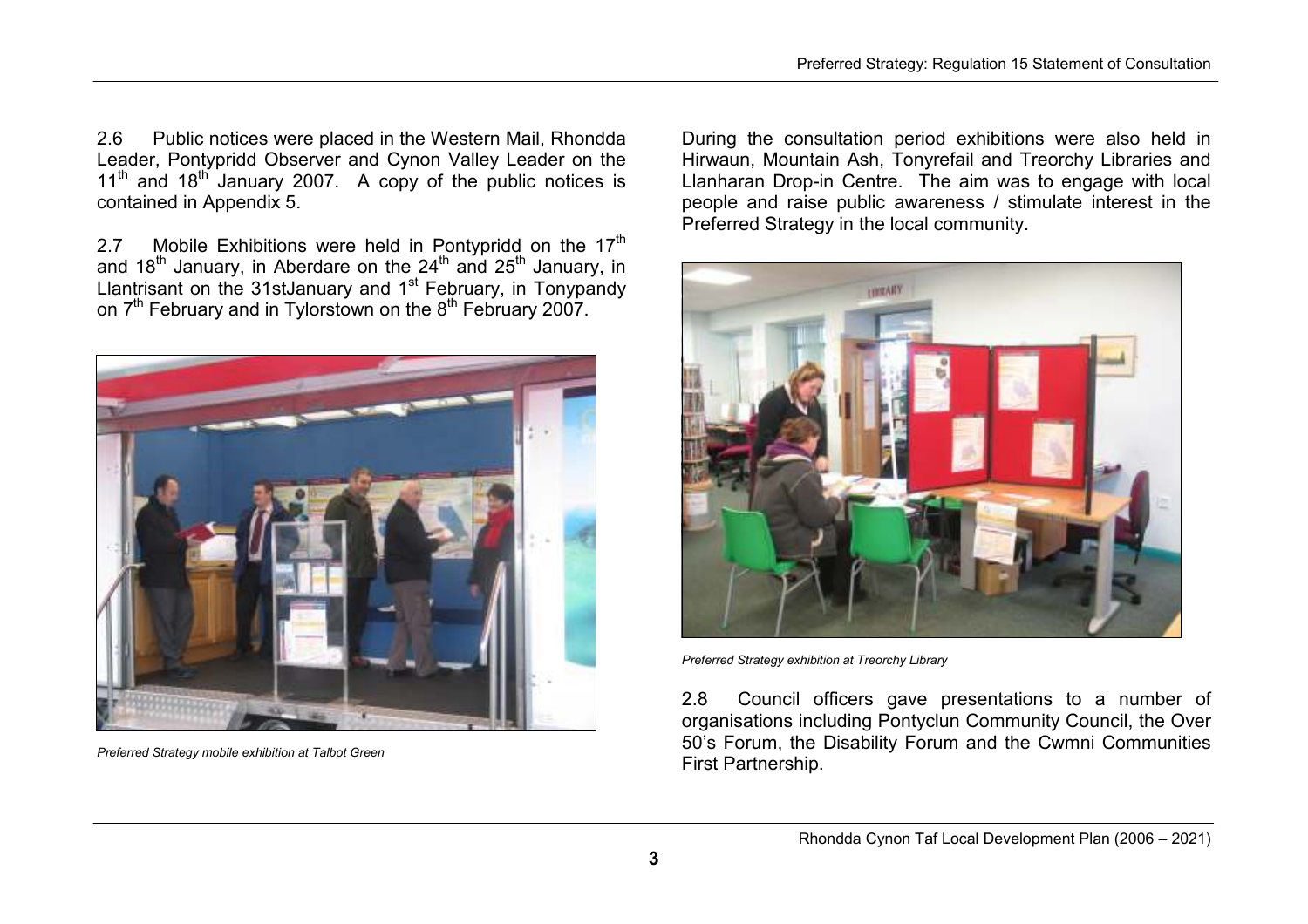2.9 A workshop was organised on  $22<sup>rd</sup>$  January 2007 for all Community Councils in Rhondda Cynon Taf and members of the LDP Forum to consider and debate the Preferred Strategy.



Presentation to Over 50's Forum, Llantrisant Leisure Centre

2.10 Particular care was taken to ensure that the groups identified in the LDP delivery Agreement were involved in the process. Posters and leaflets were sent to Mental Health, Older Persons, Disability, Parent/Carer Groups, to Valrec and to the Gypsy and Travellers Council.

### Availability

2.11 Preferred Strategy documents were placed for inspection in Council Offices in Abercynon, Clydach Vale, Pentre, Pontypridd, Williamstown and Aberdare. Copies were also available for inspection at 29 local and 2 mobile libraries.

2.12 The Preferred Strategy documents were placed on the Council's Website for inspection/downloading and were available through out the consultation process. The Website contained full details of the Preferred Strategy consultation including information on exhibitions, links to related LDP documents and advice on how to make representations. An on line representations form allowed representations to be submitted electronically. During the consultation period the web page was accessed on more than 1,000 separate occasions.

Rhondda Cynon Taf Local Development Plan (2006 – 2021)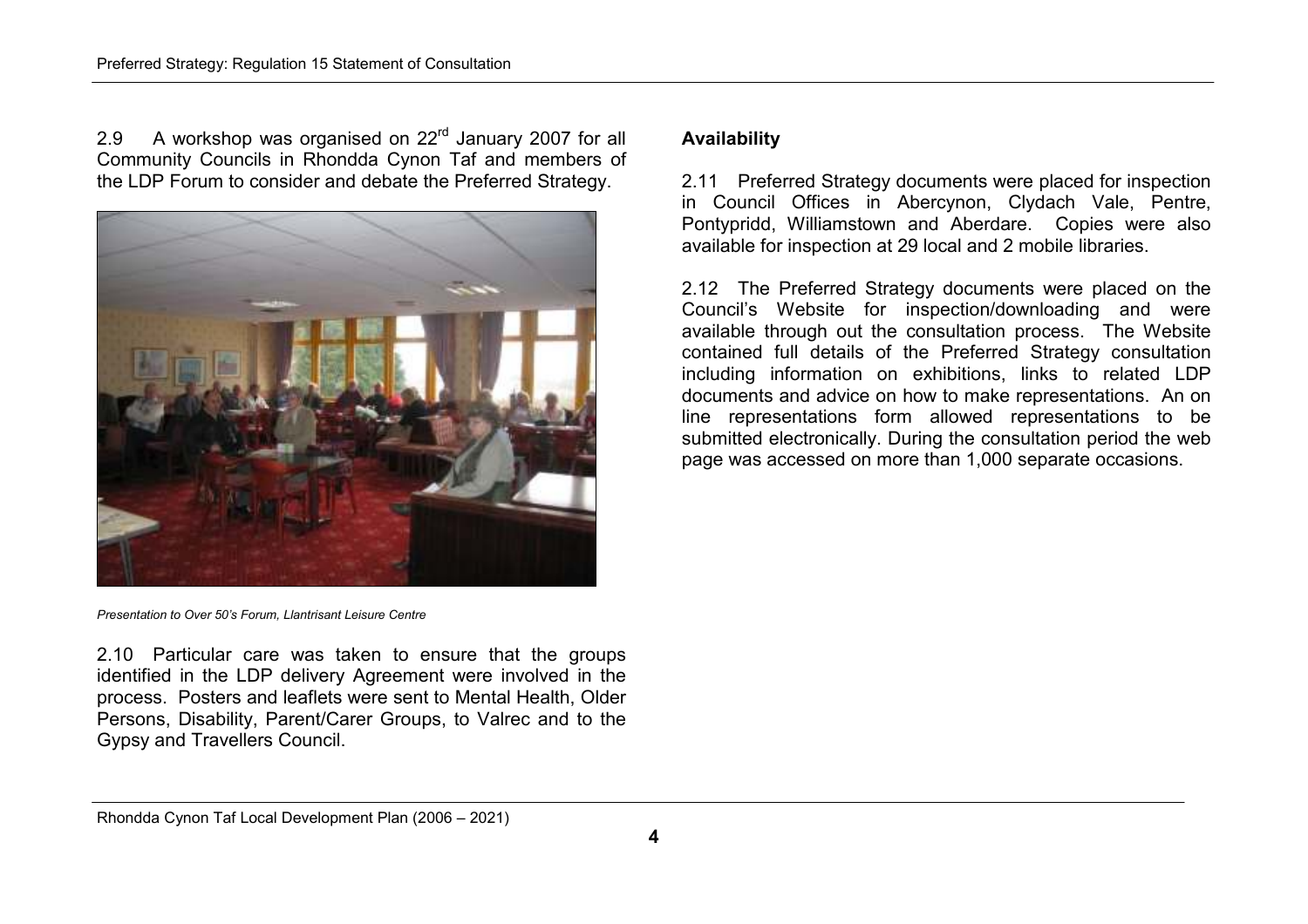# 3. SUMMARY OF REPRESENTATIONS

3.1 In total 8011 representations from 556 respondents were received in respect of the Preferred Strategy and accompanying documents.

3.2 Of these 7876 referred to the Preferred Strategy Document, 19 representations were received in respect of the SA/SEA, 2 representations in respect of the Housing Land Requirement Topic Paper and 0 in respect of the Employment Land Requirement Topic Paper.

3.3 7729 of the total representations received were objections, 114 were expressing support and 168 offered comment.

#### Summary of Main Issues Raised by Specific and Government Consultation Bodies

British Wind Energy Association representations concerned the following main issues:

- − Support policy SP14 although would recommend that the wording "no unacceptable impact" is changed to read "no unacceptable effect"
- − Concern that wording of SP14 and paragraph 6.34 should be amended to avoid negative connotations.

Cardiff County Council representations concerned the following main issues:

- The preferred strategy proposes a 50% increase in the house building rate in RCT, broadly in line with the 'agreement' brokered by the South East Wales Strategic Planning Group in addressing the requirements of the Housing MIPPS (01/2006).
- − If past trends are to be reversed and new sustainable communities are to develop in RCT this is likely to require significant new investment and infrastructure.
- − The preferred strategy needs to demonstrate an integrated approach to housing, employment and transport, having regard to cross-border relationships.
- The document does not make clear the functional relationships between RCT and neighbouring authorities, particularly Cardiff.
- Significant growth is focused in the South. The precise scale of development proposed is not specified, but it is clear that it is likely to put additional pressure on M4 and key routes into Cardiff which are heavily congested at peak commuter periods (notably the A470 and A4232) and particularly if the trend for commuting from RCT to Cardiff.
- It is essential that new development includes appropriate public transport provision (in addition to walking and cycling)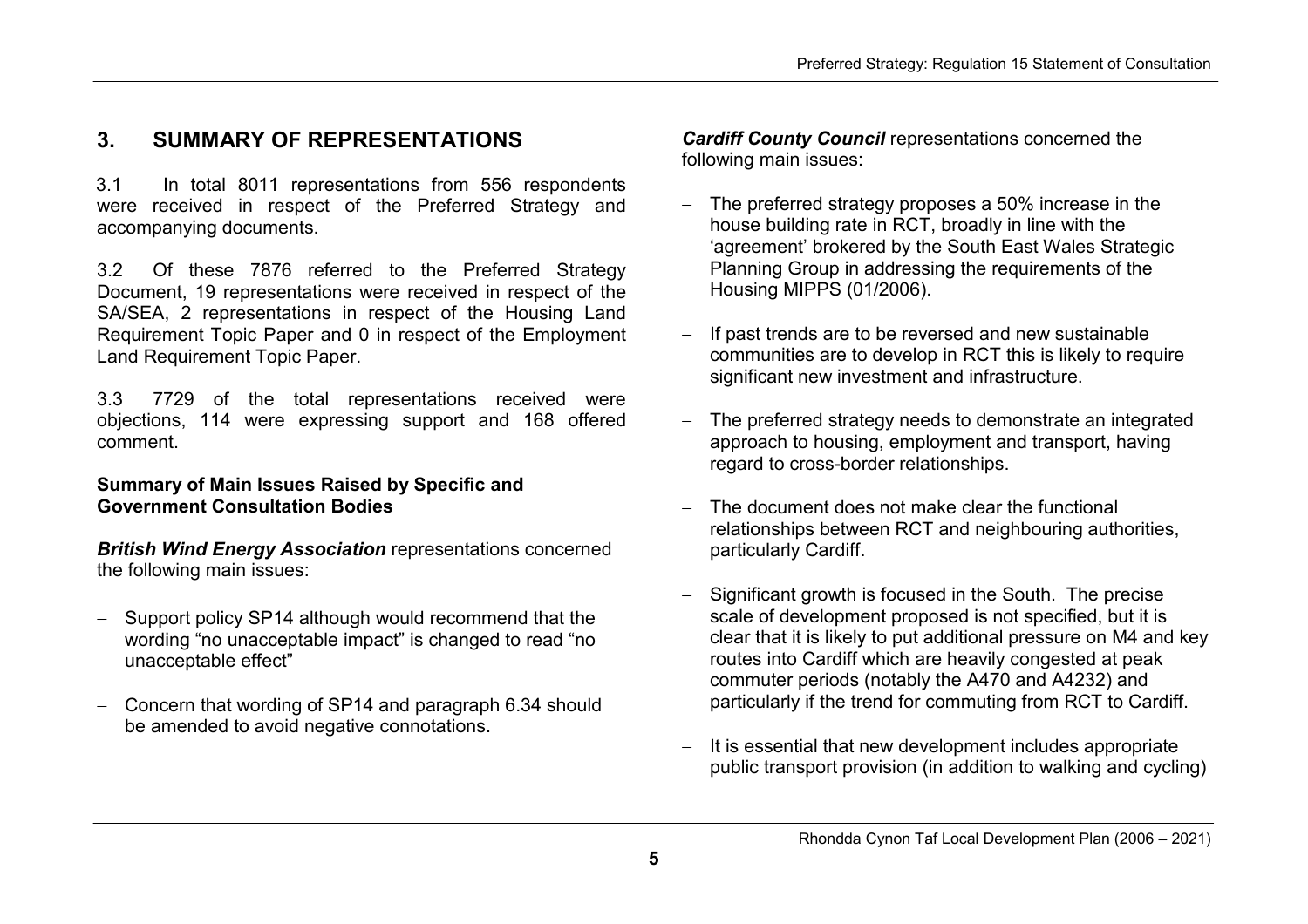to minimise the demand for travel within the SEWTA region and, particularly, to minimise commuting by car into Cardiff

Countryside Council for Wales representations concerned the following main issues:

Countryside Council welcomes and supports the Preferred Strategy. In particular support is expressed for the intention to focus new development in principal towns and key settlements throughout Rhondda Cynon Taf, and the strategic objectives of policies SP3 (Sustainable Development),SP4 (Place Making), SP8 (Town Centres and Retailing), SP9 (Transportation), SP11 (Protection of Natural Environment), SP12 (Community Infrastructure) and SP13 (Waste).

#### Specific Issues include:

- − Concern that the emphasis of the strategy on sustainable communities has only been applied to the Northern Strategy Area and not the Southern Strategy Area.
- SP1 and SP2 Locational Strategy need to make reference to protecting the natural and built heritage in the promotion of growth in the strategy areas.
- − CCW have serious concerns about the number of houses proposed during the plan period, and consider that the figure should correlate with the outcome of the Spatial Plan SEA process and not pre-empt it.
- − CCW have concerns over the amount of employment land required during the plan period. It is considered that the employment allocation should correlate with the outcome of the Spatial Plan SEA process, for the South East Wales Strategy Area, and not pre-empt it.
- − CCW are concerned that employment allocations should not rely on motor transport to access them but also ensure that they are incorporated into a fully integrated transport system.
- SP10 Built Heritage should make specific reference to Archaeological remains, Historic Landscapes, and Parks and Gardens of Historic Interest.
- SP14 Renewable Energy should be amended to include reference to natural heritage. The need to harness energy from renewable sources should also be carefully balanced with historic landscapes, rights of way and access facilities, built heritage features and hydrology.
- <sup>−</sup>Site 1. Former Maerdy Colliery Site, Rhondda Fach opportunities should be taken to integrate areas ofecological value into any proposed development.
- Site 2. Fernhill Colliery Site, Blaenrhondda This is an area of significant landscape value.
- − Site 3. Former Phurnacite Plant, Abercwmboi, Cynon Valley- There would appear to be many opportunities for the

Rhondda Cynon Taf Local Development Plan (2006 – 2021)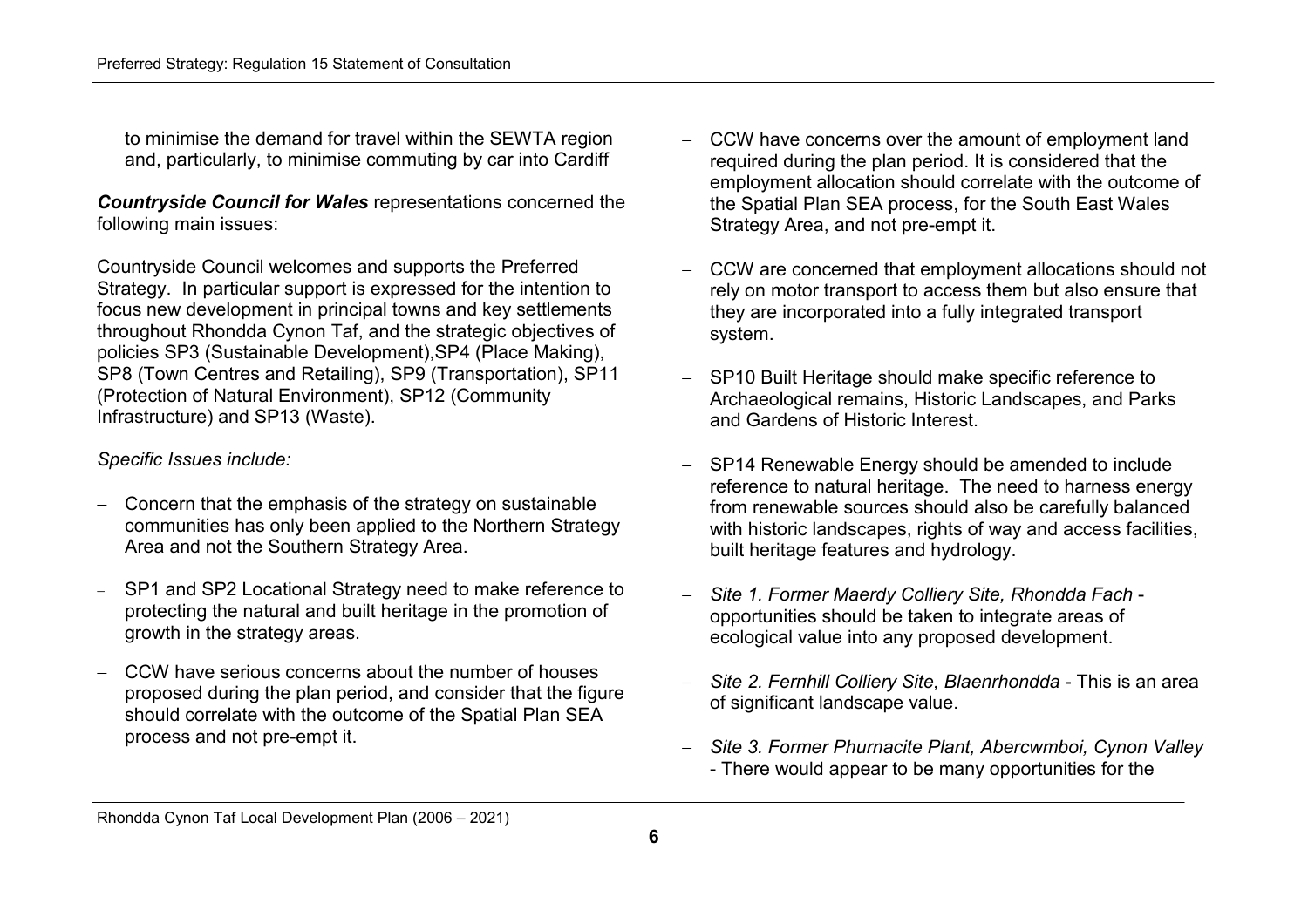integration of open space, important ecological features and good cycle and walking links within any proposals on his site.

- − Site 4. Robertstown/Abernant Development should respect the site's topography, and seek to enhance the landscape and built form of the villa development on the lower part of Abernant Road.
- <sup>−</sup>Site 5. Land South of Hirwaun/Penywaun CCW is aware that this area contains a number of habitats listed in the UK Biodiversity Action Plan.
- <sup>−</sup>Site 6. Former Cwm Colliery and Coking Works, Beddau The site has developed habitat interests on the spoil tips and detailed ecological work has been carried out in the past.
- <sup>−</sup>Site 7. Mwyndy/ Talbot Green Area Serious concerns are expressed relating to this proposal, its major extension into open countryside and the coalescence of a number of small settlements.
- <sup>−</sup>Site 8. Former OCG Site Llanilid, Llanharan Concerns are expressed over the development of this area and the likely coalescence of Llanharry, Llanilid and Llanharan.
- − CCW suggest amendments / additions to the indicators contained in Appendix 1.

Department of Enterprise and Transport representations concerned the following main issues:

Department of Enterprise and Transportation (formerly Department of Enterprise, Innovation and Networks) supports the identification of strategic sites at Phurnacite Plant, Abercwmboi, Robertstown / Abernant, Aberdare and Land South of Hirwaun / Penywaun.

Specific Issues include:

- Former Maerdy Colliery Site, Rhondda Fach This site is not included in the DEIN Property Strategy and therefore direct assistance to bring forward development here is notcurrently anticipated.
- Mwyndy / Talbot Green This site is supported as a strategic site on the basis set out in the Preferred Strategy. The site's key location in the southern part of RCT and the potential that this offers for a range of mixed uses to be integrated with the recent expansion of Talbot Green/ Llantrisant needs to be explored as part of the LDP process.

Environment Agency Wales - EA(W) representations concerned the following main issues:

# Preferred Strategy

− The EA(W) is concerned that the coherence and effectiveness test of soundness has not been met. That is, the strategy, policies and allocations are to be realistic and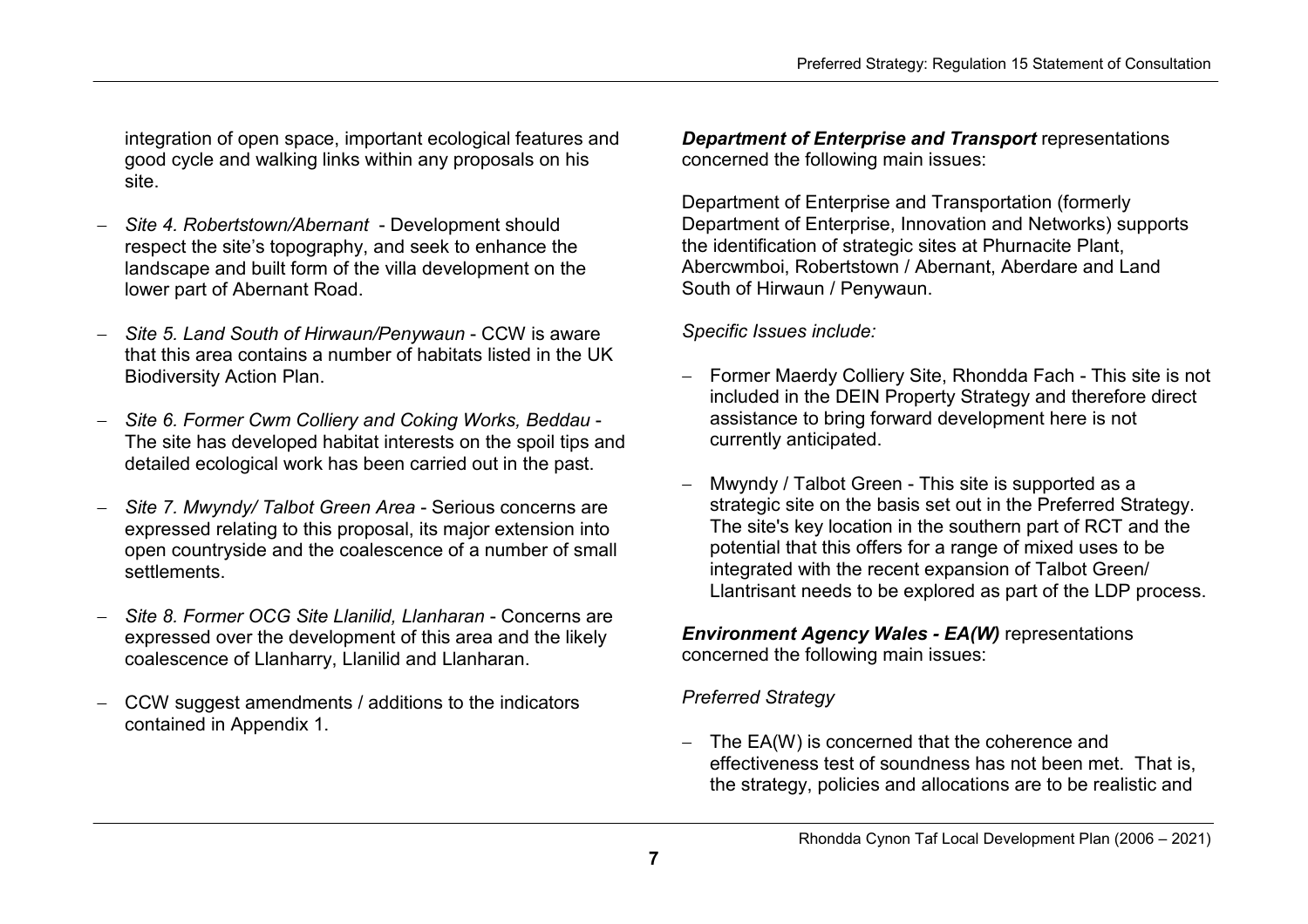appropriate having considered the relevant alternatives and are found on a robust and credible evidence base.

- − The sewerage undertakers should be consulted with regard to the adequacy of existing infrastructure.
- − A Broad Level Flood Consequences Assessment must beundertaken of the all sites prior to being allocated in the emerging LDP.

#### SA/SEA

- − EA(W) support the following improvements of targets and indicators as defined in Table 7.1 (Biodiversity, water, climate change and waste).
- Flooding/flood risk is an identified environmental issue and is also a strategic issue. It is not clear from the information provided however, whether flood risk is an issue which significantly constrains development options (proposed strategic sites). It is not clear whether the options have been objectively assessed and supported by evidence. A strategic or broad level flood consequence assessment relevant to strategic sites should be undertaken.
- − No reference appears to be made in consideration of alternative sites. No reference has been made to the precautionary framework and/or the positive steps which have been taken to promote development in zones A and B of the development advice maps, contained within technical

advice note 15 development and flood risk (July 2004). Consideration and evidence should be provided in relation to these steps, assessment, selection and decisions.

- − Blaen Cynon SAC and Appropriate Assessment EA(W) support the recommendation contained with paragraph 2.27 that further appropriate assessment is undertaken early in 2007 to ascertain what, if any effect this may have on the Blaen Cynon SAC integrity and to inform the continued development of the LDP.
- − Whilst the inclusion of Policy SP8- Environmental Protection and enhancement paragraph 6.27 is welcomed. The term "inappropriate development" may be open to interpretation despite further text provided in the policy. EA (W) suggests deletion of the words "from inappropriate development".
- Please clarify whether flood risk mitigation works is part of this requirement e). If this is not the case then we request policy SP9 be amended to include flood risk mitigation works as a requirement.
- It is noted that a sustainability appraisal (SA) was undertaken of the proposed methodology of the first stage of the candidate site assessment methodology (CSAM) and that this would lead to a selection of sites that should positively progress the SA objectives
- Whilst EA(W) appreciates that the applied SA may result in the same outcome of selected strategic sites and site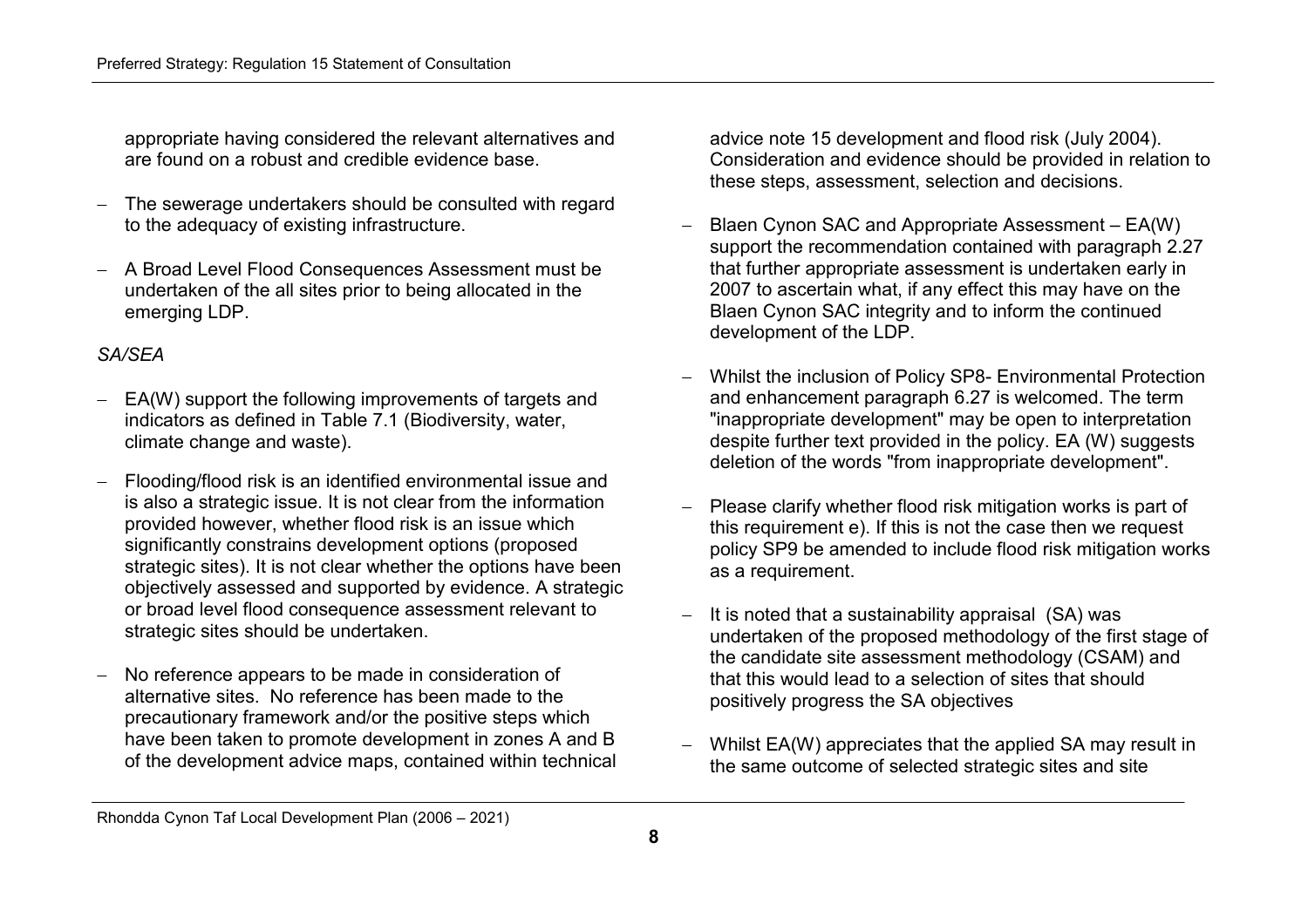allocations, the SA must be applied to these strategic sites and proposed relevant site allocations to be compliant with the test of soundness.

- − The SA should be applied to the identified strategic sites within the Preferred Strategy any to any relevant candidate site allocation
- − Paragraph 8.1 of the SA concludes that the SA of the Rhondda Cynon Taf LDP has found that the Preferred Strategy will make a significant contribution to the progression of sustainable development objectives for the County Borough. The EA(W) are not in a position to support this conclusion. Whether the Preferred Strategy will make a significant contribution to sustainable development will only be demonstrated through subsequent monitoring.

Llantrisant Community Council representations concerned the following main issues:

- − Given the very high percentage of people who travel outside the boundaries of RCT to go to work - it is disappointing to see no reference to develop car parks which can be used for car sharing schemes, which would help to reduce the volumes of private vehicles using the main roads like the M4 /A470 etc.
- − Coed Ely Industrial Site should be identified as a strategic site.

The Community Council questions the appropriateness of the strategic site at Mwyndy / Talbot Green.

Pontyclun Community Council representations concerned the following main issues:

The Community Council supports those elements of the strategy, which seek to manage growth along the M4 corridor and promote the regeneration of the northern strategy area.

Specific Issues include:

- − Further expansion of the settlement into the countryside would be unsuitable, result in loss of local identity and place unacceptable demands on local services and the highway network.
- The proposed town centre would result in the creation of an out of town retail development that would increase congestion rather than a fully functioning town centre accessible by a number of modes of transport.
- The Community Council is concerned that the proposed town centre development would result in unacceptable loss of woodland and open farmland.
- − Opposition is expressed to the development of land for economic development purposes in the Mwyndy area.
- − Concern that further development in the Pontyclun area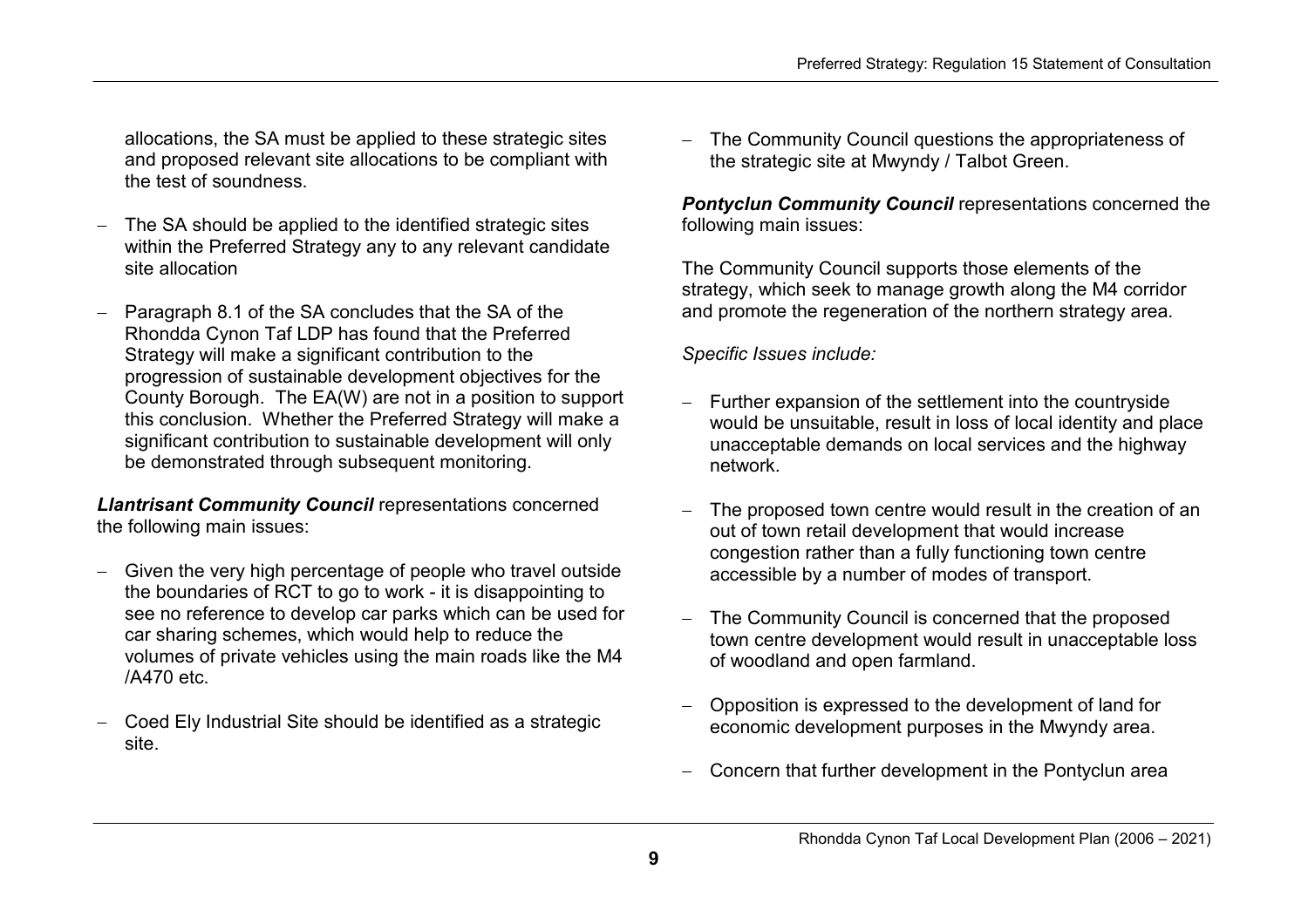would create a barrier of congestion that would serves only to isolate the settlements of Tonyrefail and the Rhondda Valleys from growth opportunities and regeneration.

- − The Community Council opposes further residential development in Llanharry, Talygarn, Brynsadler and Pontyclun.
- − The Community Council supports the main theme of the Preferred Strategy that we should aim to constrain the concentration of growth along the M4 which an entirely market led approach would encourage and redirect the potential for growth in a more distributed way throughout the county borough.

Welsh Assembly Government representations concerned the following main issues:

The Welsh Assembly Government raised the following 5 key issues:

- − clear links need to be demonstrated between the evidence base / contextual background studies and the robustness of the preferred strategy and the strategic sites;
- − clear evidence needs to be shown of liaison with neighbouring Authorities,
- − clarity needs to be provided on how other key sub-regional work is influencing the Preferred Strategy and how

settlements within RCT will relate to other settlements outside RCT;

- − clarity on how key issues have affected the development of the Preferred Strategy and strategic site selection;
- − clarity needs to be provided in relation to the flexibility of the emerging LDP in relation to developments outside as well as within the plan area (e.g. St Athan, M4 Junction 33Culverhouse Cross);
- an affordable housing target (or range).

Specific Issues include:

- Tourism It is not clear whether any consideration has been given to any tourism implications of the proximity to the Brecon Beacons National Park.
- Strategic and non-strategic sites The local implications of issues such as flooding and the availability of infrastructure should be explored in the context of national planning policy objectives.
- Strategic and non-strategic sites Where options involve consideration of the floodplain then a broad level assessment which provides for an understanding of flooding consequences will be necessary.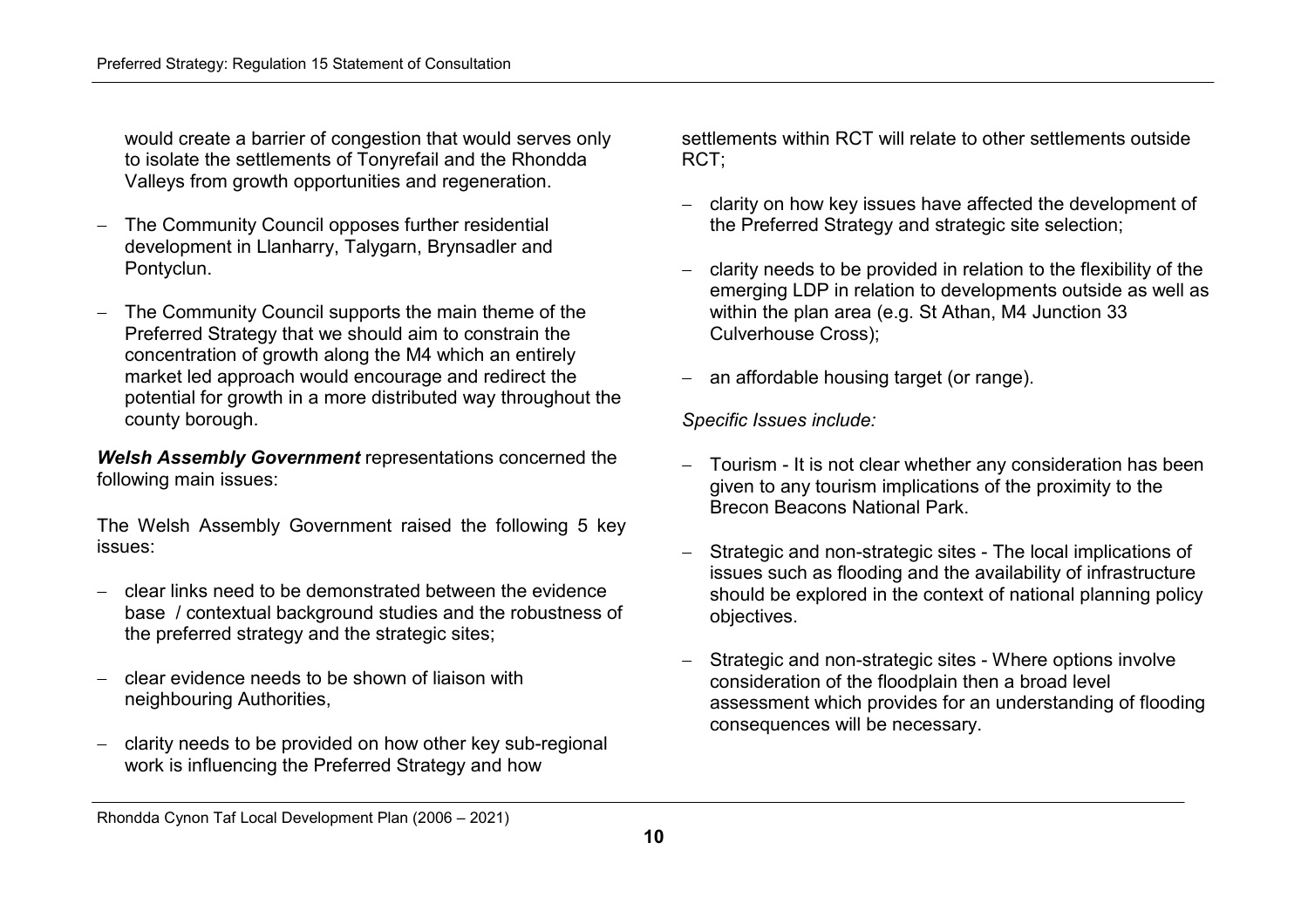- − Climate Change It is not clear as to what climate change specifically means for RCT and, it follows, how it is being (or how it intends to be) addressed.
- − Settlement boundaries The flexible use of settlement boundaries in the northern strategy area is unqualified and would be inconsistent with national policy if there were not a criterion-based policy to prevent unfettered development in the countryside.
- Community regeneration It is not clear how the relationship between the provision and location of employment land and residential land has been addressed in order promote sustainable community regeneration.
- At present there is no clear evidence of consideration of the Welsh language (including percentages of Welsh speakers in the County and the linguistic character of various areas) in the development of the Strategy and policy.
- − Policy SP1 & SP2 (Locational Strategy)- identify the principal towns and key settlements; however, the strategic policies should provide some elaboration of what this means in relation to any development proposals.
- − Policy SP5 (Housing requirements) is not necessarily consistent with the Assembly's policy on the reuse of brownfield land, which states that wherever possible previously developed land should be used in preference to greenfield.
- − Policy SP5 (Housing Requirements)- The Preferred Strategy needs to clarify the relationship between the Housing requirement figure and the emerging apportionment work being undertaken by South East Wales Planning Group.
- − Policy SP6 (affordable housing) does not establish an overall affordable housing target (or range) for the LDP, which is a requirement of the Housing Ministerial Interim Planning Statement 01/2006 (WAG, June 2006).
- − Policy SP8 (Retailing and Town centres)- National planning policy requires assessment of need and application of the sequential test for proposals outside existing centres; therefore the policy needs to be amended in terms of proposals 'adjacent to' centres.
- − Policy SP14 (Renewable Energy): Further consideration should be given to the implications of SSA F (Coed Morgannwg) at the local level, with any proposed detail being contained in SPG.
- − Policy SP14 (Renewable Energy): Consideration should be given to the encouragement of all forms of renewable energy and the contribution that they can make towards carbon emission reduction etc.
- − Overall there appears to be a good fit between the Preferred Strategy and the existing WSP, however the Council will need to take into account emerging thinking from the WSP SE Core Group on strategic sites.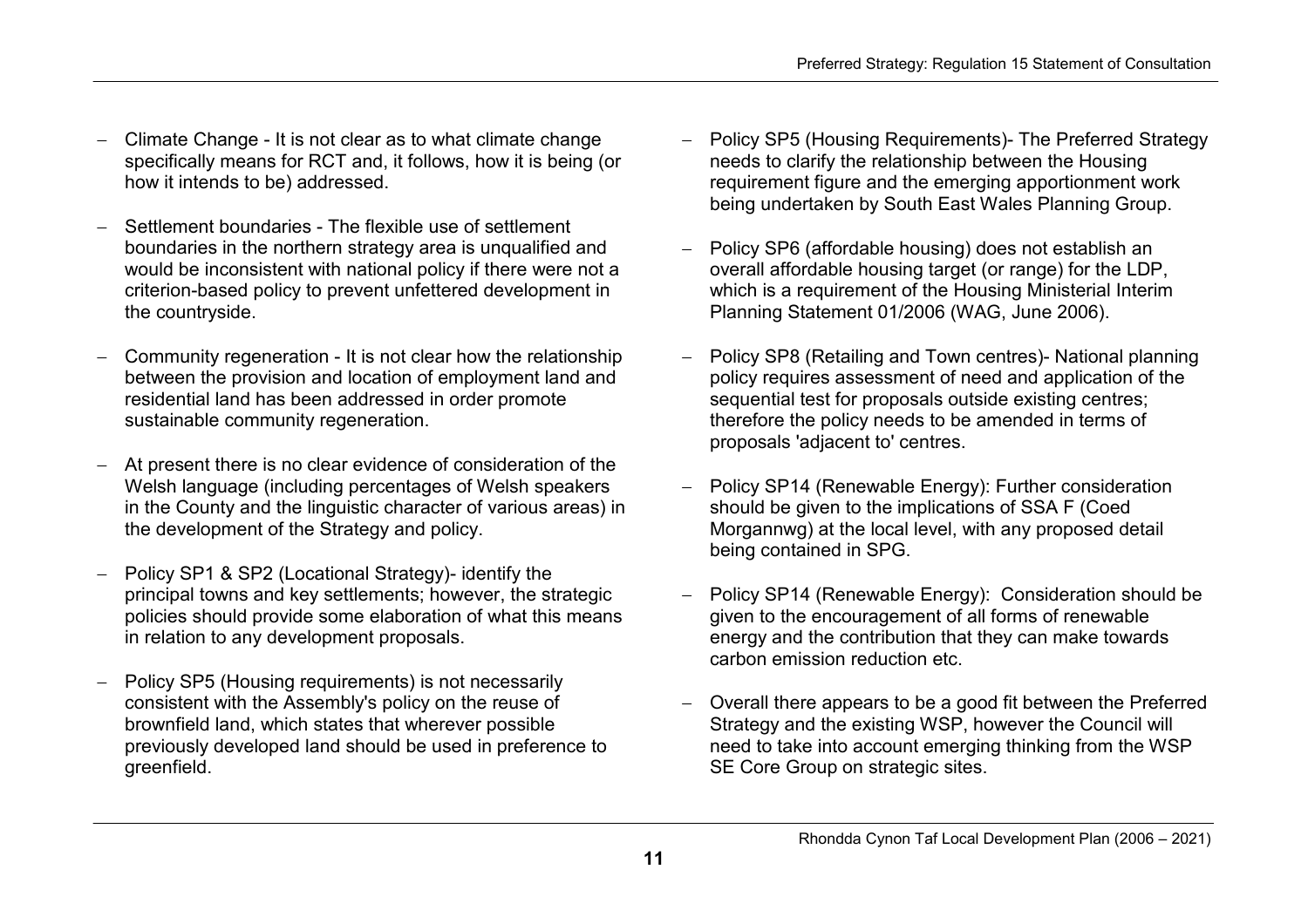− Coal: Consideration needs to be given to the requirement to safeguard coal reserves.

Western Power Distribution representations concerned the following main issues:

- − Planning obligations should only be required where they contribute towards the mitigation of development impacts (and meet the test of necessity) and are not a more general source of local authority revenue raising.
- − A support is expressed for the local needs/ growth policy and supports the identification of Church Village as a location, which will accommodate future growth. The importance of the South of Rhondda Cynon Taff to the whole borough should be reflected when detailed allocations are made.
- Support is expressed the reuse of brownfield land and reuse of existing facilities.
- − Objection to the housing requirement figure. The identified residential requirement is 14,850 over the plan period, however in the Preferred Strategy this is reduced to 11,380 dwellings (2006 to 2021).
- − Further concern is expressed about the Housing Requirement figure of 14,850 and suggests that this may need to be higher. In addition it is suggested that a flexibility allowance of 20% should be included to reflect the fact that

a number of the large strategic sites suffer from significant environmental and physical constraints and may not be brought forward.

- − Objection is expressed to the projected requirement for 300 ha of employment land and question the methodology used to arrive at the requirement figure.
- Whilst the issues faced by RCT are noted it is considered that the employment land requirement topic paper does not effectively link the economic issues identified with the future requirement for employment land.

#### Summary of Main Issues Raised in Representations

The following is a summary of the main issues raised by representations made against the LDP Preferred Strategy and the accompanying SA/SEA, Appropriate Assessment, Housing Land Requirement Topic Paper and Employment Land Requirement Topic Paper. It seeks to express all discrete themes and issues raised. The following sections correspond to the relevant sections of the Preferred Strategy and accompanying documents. Where a section is not listed, no issue where raised relating to that section.

Rhondda Cynon Taf Local Development Plan (2006 – 2021)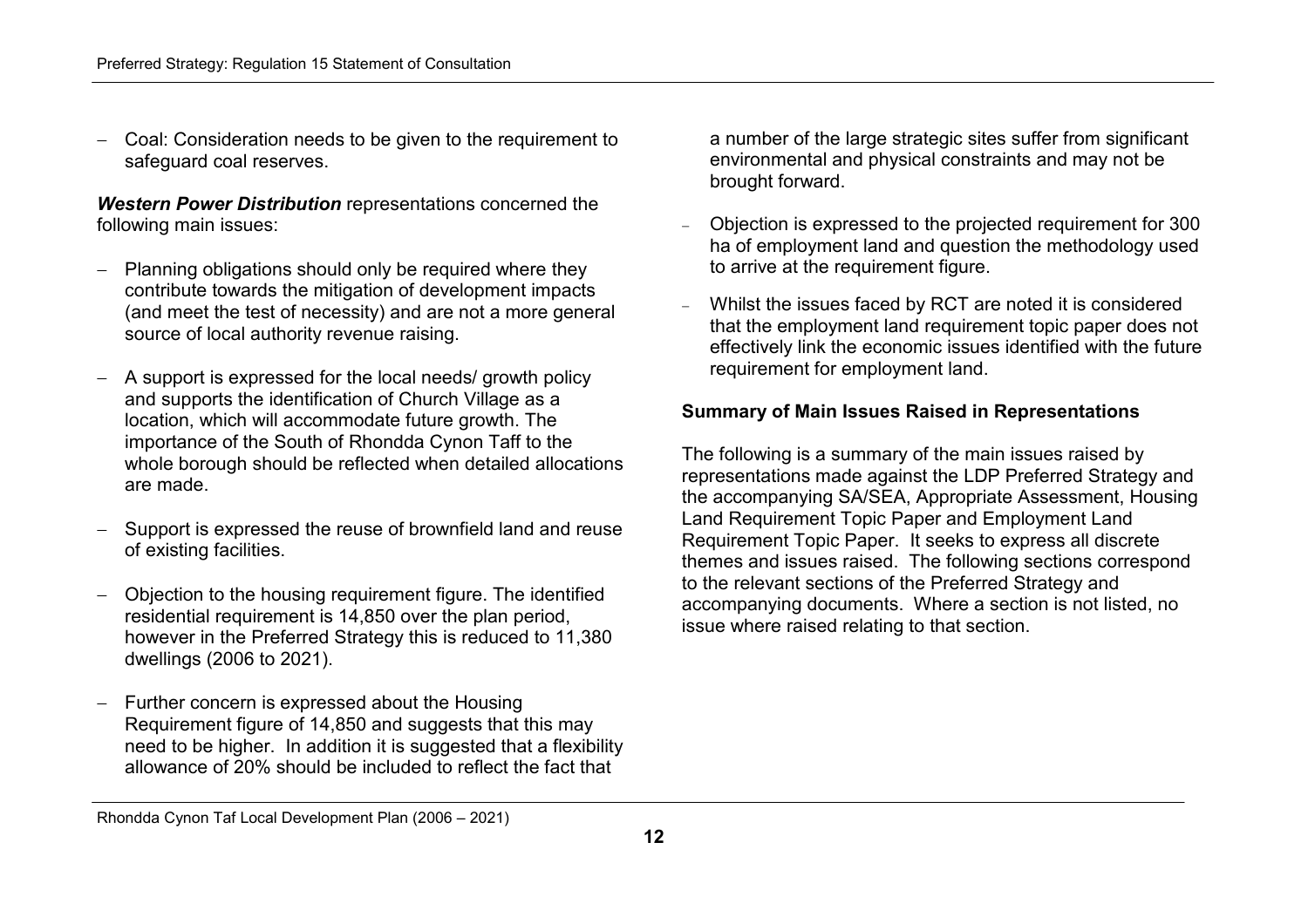# Representations on Whole Document and Omissions

- − The LDP needs to give appropriate consideration to Tourism.
- − Leisure and recreation must figure more strongly in the strategic thinking.

CHAPTER 1 - INTRODUCTION

− No representations received.

CHAPTER 2 - POLICY FRAMEWORK

Paragraph 2.1 –2.20

- − There are contradictions between the LDP and the Community Plan
- CHAPTER 3 KEY ISSUES IN RHONDDA CYNON TAF

Paragraphs 3.1 – 3.8

- − Key issues should include reference to those habitats and species identifies in the Rhondda Cynon Taf Local Biodiversity Plan
- − Support for the factors identified as key environmental issues

# CHAPTER 4 - VISION AND OBJECTIVES

− No representations received.

CHAPTER 5 - SPATIAL STRATEGY OPTIONS

− No representations received.

CHAPTER 6 - PREFERRED STRATEGY OPTION

Paragraph 6.1 –6.4 - Preferred Strategy Option

- Support is expressed to the Preferred Strategy option.
- − The different approach to be taken in the Northern and Southern Strategy Area is welcomed.
- The Preferred Strategy needs to acknowledge Rhondda Cynon Taf's position and role in the wider Network City region.
- − Concern is expressed that no Principal Towns has been identified in the Rhondda Valley.
- − An approach, which focuses new development in 3 Principal Towns, will only serve to maintain the disparities between the north and south.
- Development in the Northern Strategy is over-reliant on strategic sites and should consider the need to identify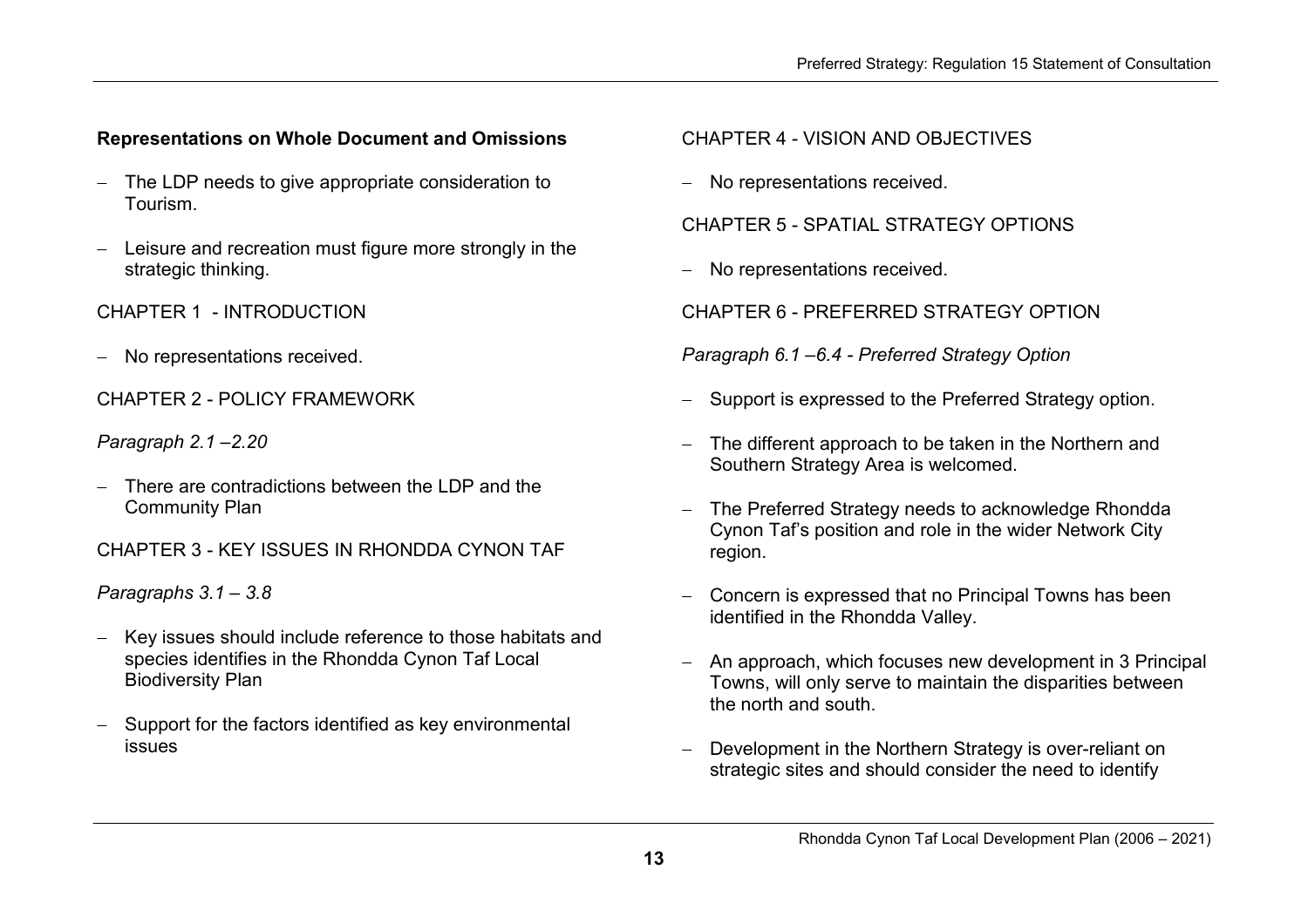smaller sites to ensure the development need is met.

- − The suggested levels of growth in the Southern Strategy Area are not sustainable.
- − The Preferred Strategy is too dependent on the delivery of the 8 strategic sites.

Paragraph 6.5 - 6.11 – Development Strategy

- − Support for Aberdare, Pontypridd and Llantrisant as a Principal Town.
- − Treorchy should be identified as a Principal Town.
- − Support for Tonyrefail, Mountain Ash, Tonypandy, as Key Settlements.
- − Church Village, Beddau and Abercynon should be identified as Key Settlements.
- − Talygarn, Groesfaen and Efail Isaf should be identified as settlements capable of accommodating housing growth.
- − Objection to residential development in Church Village, Llantwit Fadre and Beddau to serve Pontypridd.
- − Significant objection is made to new housing development in Hirwaun until the necessary road and social infrastructure is in place.

− Objection is made to new housing development in Llanharan until the Llanharan Bypass and necessary social/community infrastructure is in place.

Paragraph 6.12 - 6.16 – Residential Development

- − Objection is made to the emphasis is placed on building new houses in the Preferred Strategy.
- − The approach of the Council to promote growth and to take measures to ensure an appropriate supply of housing for Rhondda Cynon Taf is welcomed.
- Support is given to the approach to settlement boundaries.
- − Clarification is required of the type of affordable housing required to make up the shortfall in provision.
- − Provision of affordable housing must be related to need and evidenced accordingly.
- Emphasis should be placed on the development of Brownfield land.
- − The Preferred Strategy must address the needs of Gypsies and Travellers.

Rhondda Cynon Taf Local Development Plan (2006 – 2021)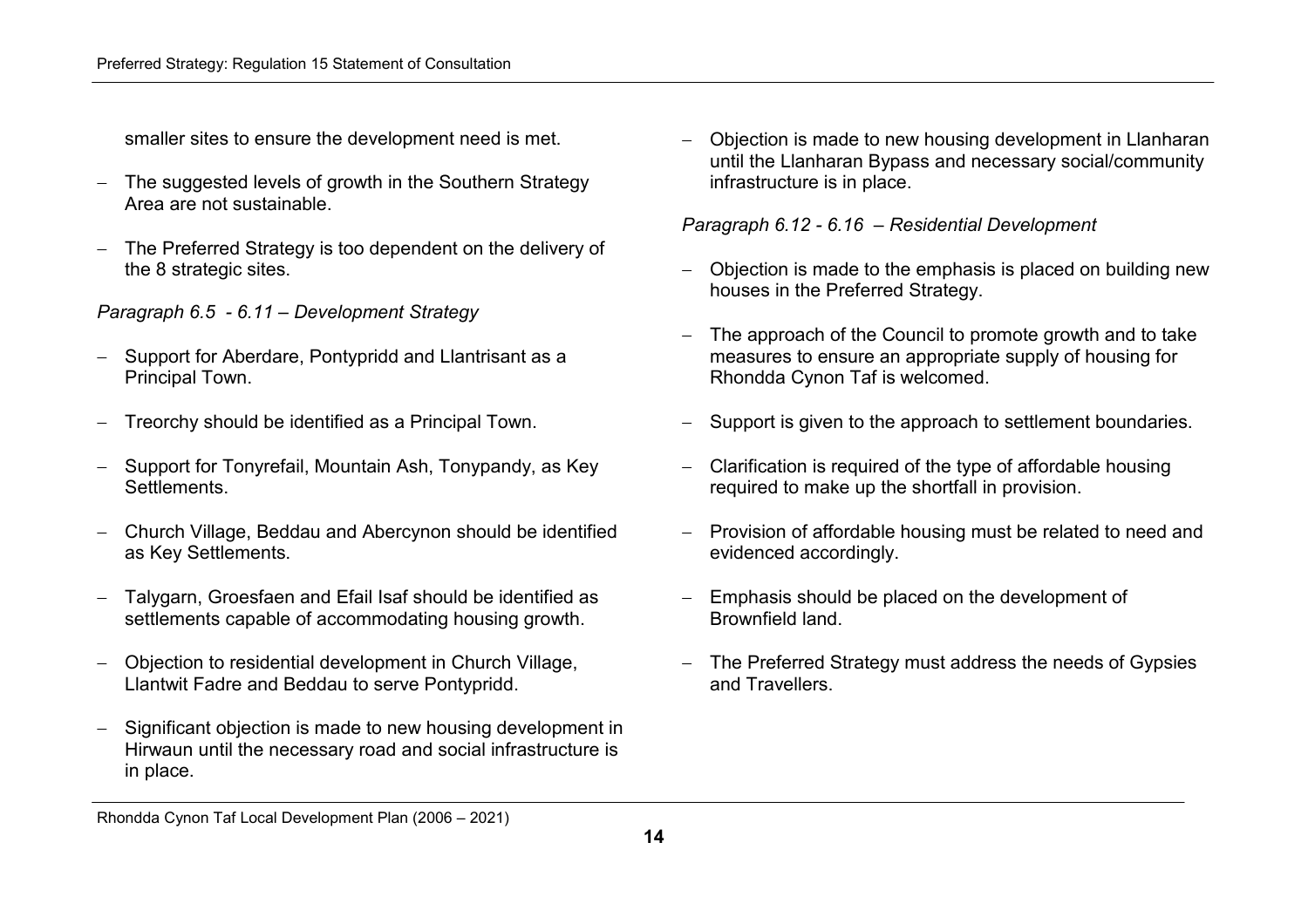Paragraph 6.17 - 6.21 – Employment and Economic Development

- − Treforest Industrial Estate should be identified as a Simplified Planning Zone.
- − Consideration should be given to locating new employment opportunities/locations within the Northern Strategy area this would greatly reduce the volume of traffic travelling south everyday.
- − The LDP should consider an approach which balances encouraging major employers and small medium enterprises.

Paragraph 6.22 - 6.23 – Environmental Protection

- − The LDP must provide protection for the natural environment.
- − Protection must be given to the urban fringe.

Paragraph 6.24 - 6.28 - Transportation

- − Transport strategy is poor. Consideration needs to be given to the problems of congestion and improvements to public transport.
- − Rhondda Cynon Taf needs to take steps to ensure thedevelopment of a modern integrated transportation system

in Rhondda Cynon Taf.

- − Concerns are expressed that high levels of unemployment are likely to prevail in the upper Valley communities unless transport access is improved.
- − A new road is needed between Porth and Treherbert.
- − The A4059 between Abercynon and Hirwaun needs to bedualled.
- Support is expressed for the Church Village Bypass.
- − Consideration needs to be given to the capacity of the M4 to assimilate additional traffic.
- − Road and Rail improvements are required in the northern strategy area in particular passenger rail services should be extended to Hirwaun.

Paragraph 6.29 - 6.31 – Waste Management

− No representations received.

Paragraph 6.32 - 6.33 – Minerals

The LDP should ensure that reserves of non-energy minerals are protected.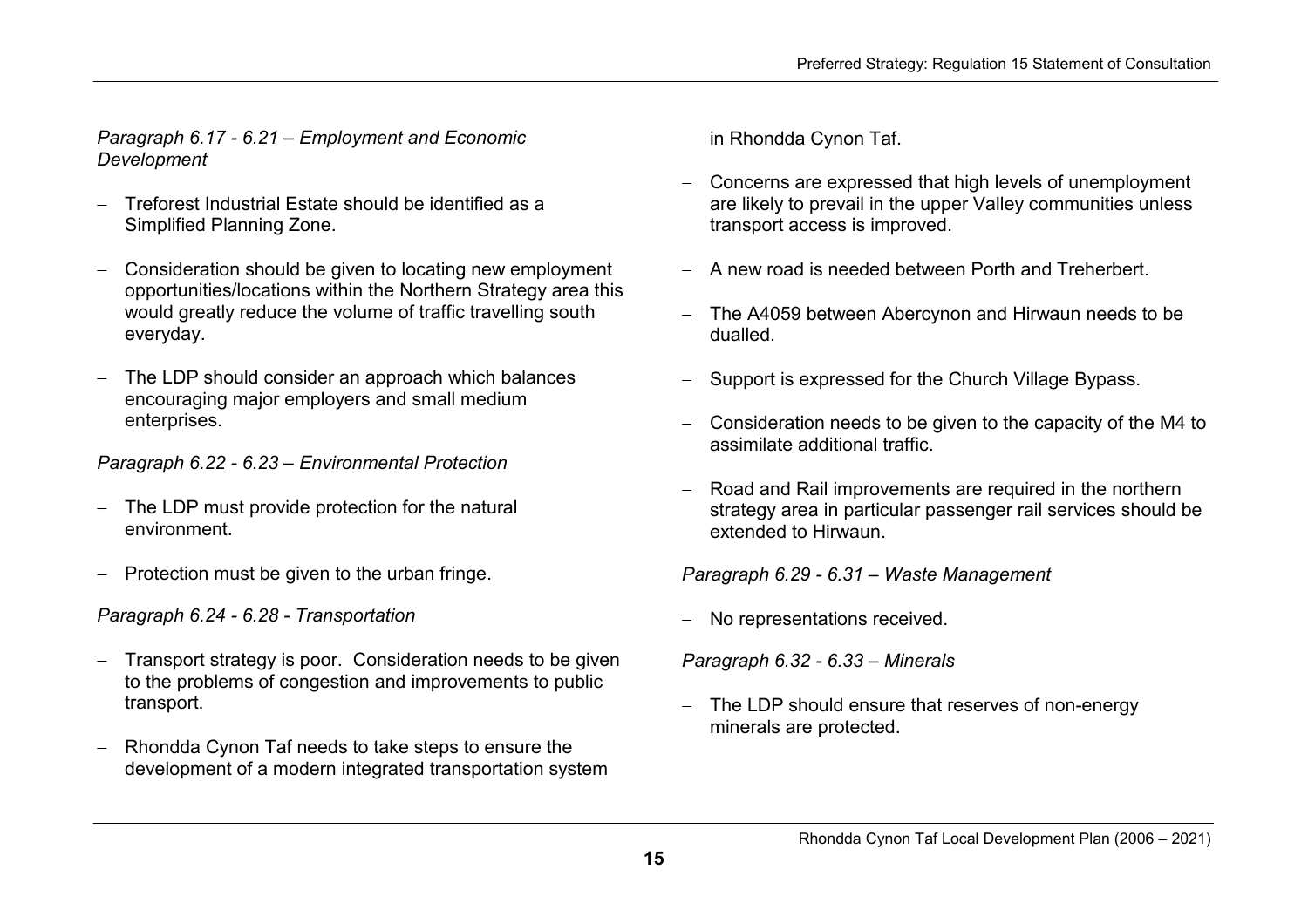### Paragraph 6.34 - 6.35 – Energy

- − Support and Objection is expressed to the approach advocated in the Preferred Strategy to renewable energy.
- − The view is expressed that wind farms are inefficient, uneconomic and a blight on the landscape.
- − The Preferred Strategy should provide support for onsite micro-renewable energy.
- − All the new development to be constructed in Rhondda Cynon Taf over the plan period must be built to the highest energy standard possible.

#### Paragraph 6.36 – Community Regeneration

− No representations received.

#### Paragraph 6.37 – Strategic Sites

- − The strategy's commitment to potential key sites for growth in the form of sustainable mixed-use development issupported.
- − The need for reclamation on many of the strategic sites may hinder the implementation of the plan.

#### Site 1: Former Maerdy Colliery Site, Rhondda Fach

− No representations received.

#### Site 2: Former Fernhill Colliery Site, Bleanrhondda

− Objection is made to this site on the basis that development would result in the loss of an important natural area; result in congestion and place strain on existing services.

Site 3: Former Phurnicite Plant, Abercwmboi, Cynon Valley

− No representations received.

Site 4: Roberstown / Abernant – Aberdare

− Opposition is expressed to this site on the basis that it would result in the loss of important trees and parkland within the Hospital site.

#### Site 5: Land South of Hirwaun / Penywaun

- − No representations received.
- Site 6: Cwm Colliery and Coking Works, Beddau
- Support is expressed for the development of this site.
- The former Cwm Colliery site should only be considered for development once the Church Village Bypass is complete.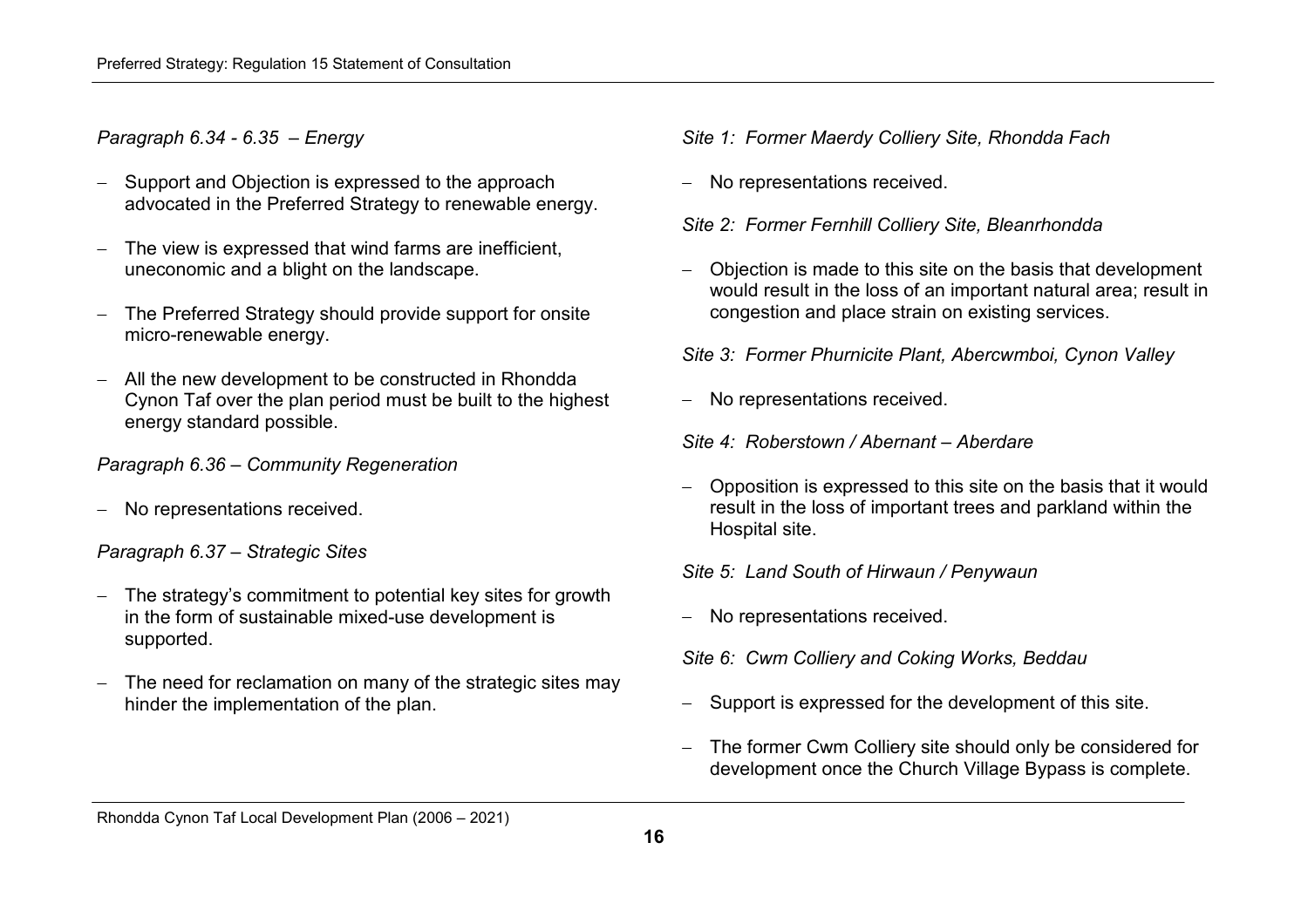− The site has developed habitats on the spoil tips that need to be protected.

# Site 7: Mwyndy / Talbot Green Area

- − Support and opposition is expressed to this site.
- − This strategic site is supported it will consolidate the urban form of Llantrisant and reinforce the status of the settlement as a Principal Town.
- − Concern is expressed that development of this site would have an adverse effect on the natural environment, increase congestion on the A4119 and place additional pressure on schools, medical and leisure facilities.

Site 8: Former OCC Site, Llanilid, Llanharan

− No development should take place on this site until a detailed technical evaluation of land stability takes place.

CHAPTER 7 STRATEGIC POLICIES

Policy SP1 – Development in the North

− No representations received.

Policy SP2 – Development in the South

− Support is expressed for this policy.

Policy SP3 – Sustainable Development

− Support for this policy.

Policy SP4 – Place Making

- Support for this policy.
- The policy should be amended to include 'enhancement of landscape for biodiversity'.

Policy SP5 – Housing

- Support and objection have been expressed for this policy.
- Support for the housing requirement figure of 14,850.
- − Objection because housing requirement figure of 14,850 should be higher.

Policy SP6 – Affordable Housing

- Support is expressed for this policy.
- The policy should allow for flexibility and not ridged percentages.
- − Amendment to the policy is sought to allow for a 25% affordable housing target to be applied to sites of over 1 hectare or where there is a minimum of 25 units being built.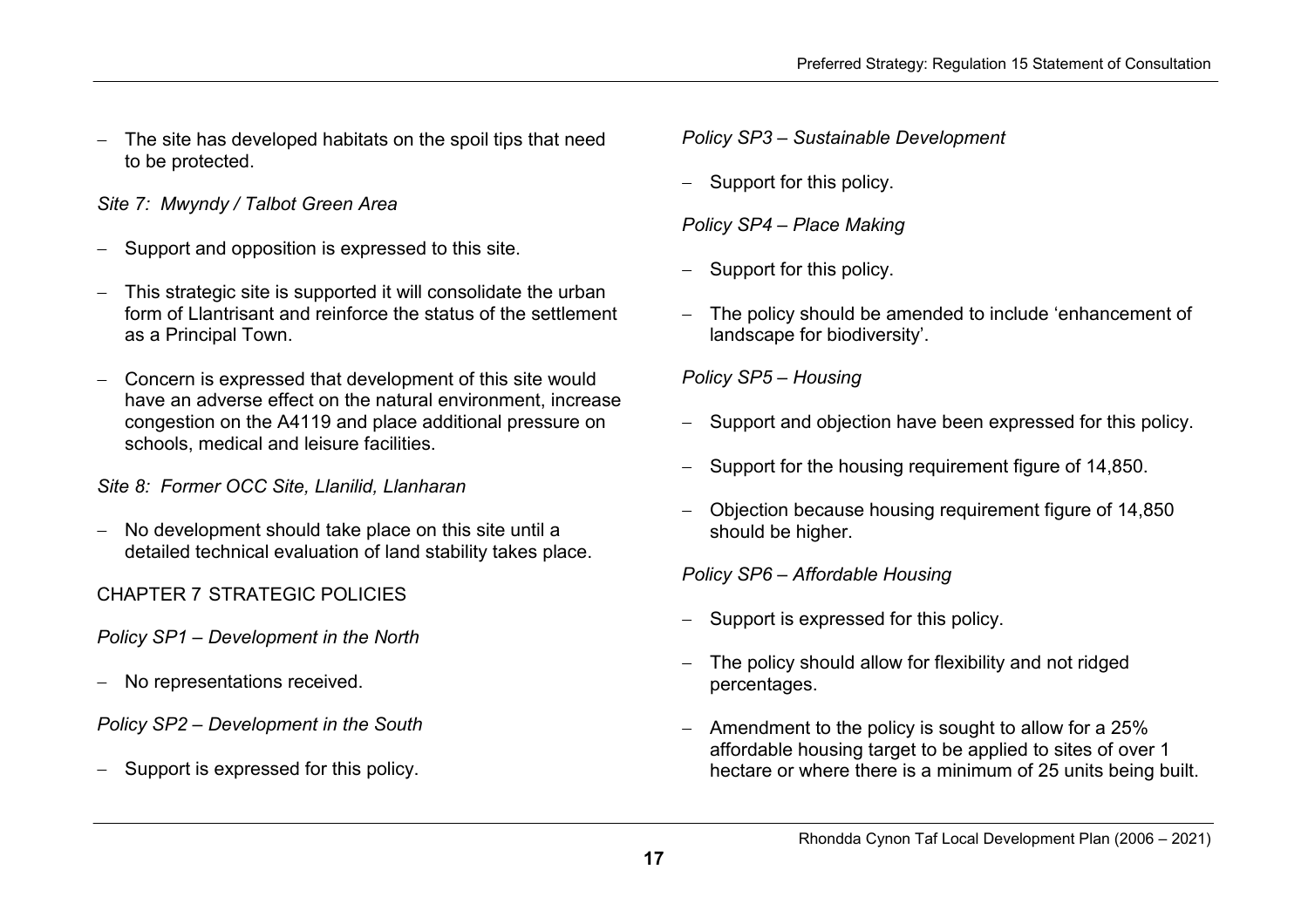# Policy SP7 – Employment

- − Support and objection is expressed for this policy.
- − Policy SP7 seeks to allocate too much land for employment purposes, the effect may be to sterilise land which could be used for alternative uses.
- − The LDP should not adopt an unduly negative stance towards non-traditional uses on employment sites.

Policy SP 8 – Retail & Town Centres

- − Objection is expressed to this policy.
- − The policy needs to be redrafted in accurately reflect the requirements of Planning Policy Wales.
- − The LDP should allocate land for retail development in Aberdare in order to counter the magnet of Merthyr Tydfil as a retail destination.
- − The LDP should provide a positive context for out of town retail centres.

# Policy SP9 – Transportation

− The policy should be amended to include 'walking for health' as a transport objective.

Policy SP10 – Built Environment

This policy is considered to be too restrictive and extremely difficult to quantify and explain.

Policy SP11 – Natural Environment

− Development proposals should not be permitted where it would cause unacceptable harm to local and nationally designated sites.

Policy SP12 – Community Infrastructure

− The policy should be amended to reference the requirement for section 106 contributions to be justified in terms of proven need and demand.

Policy SP13 – Waste Management

− No representations received.

Policy SP14 – Renewable Energy & Energy Efficiency

− Objection is expressed to this policy on the basis that it takes too positive an approach renewable energy.

Rhondda Cynon Taf Local Development Plan (2006 – 2021)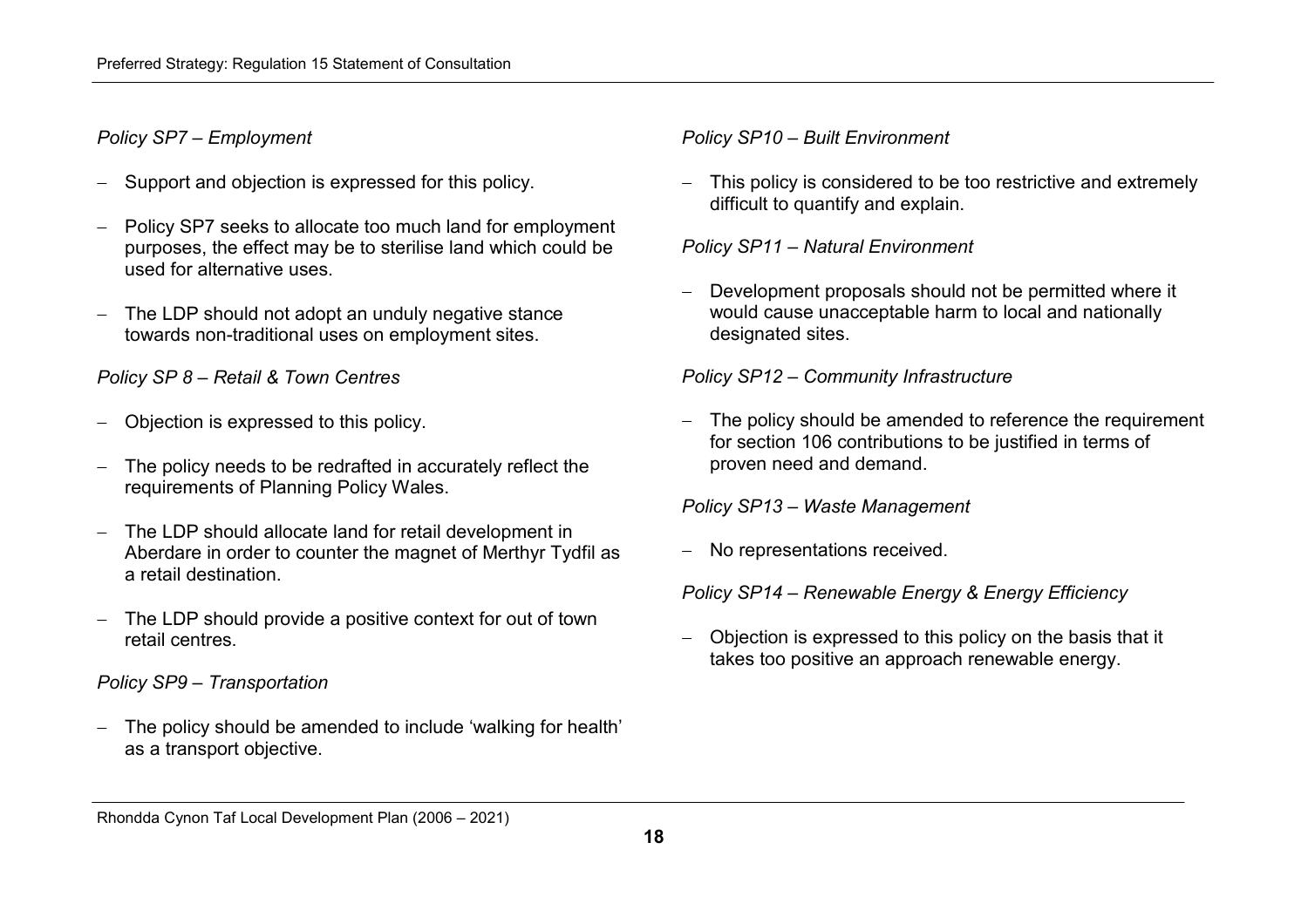# Policy SP15 – Minerals

− The policy should be amended to take account of the balance between the supply of minerals and the desirability of development.

### Appendices

- − Amendments are sought to indicators.
- − Non-Strategic sites Concern is expressed that thedevelopment of many of the sites listed in this appendix.

# Sustainability Appraisal

- − Support is expressed for the SA / SEA.
- − Objection is made to the SA/SEA because it fails to consider in sufficient depth the impact of the proposed development on Rhondda Cynon Taf.

# Appropriate Assessment

− No representations received

# Housing Land Requirement Topic Paper

− No representations received

# Employment Land Requirement Topic Paper

− Concern is expressed that the employment land requirement topic paper fails to provide a robust methodology for the allocation of 300 hectares of new employment land.

# 4. CONSIDERATION OF REPRESENTATIONS

4.1 In accordance with the requirements of the Town and Country Planning (Local Development Plan) (Wales) Regulations 2005 and the guidance contained in section B6 of the Local Development Plan Manual (June 2006) the Council will not respond to individual representations.

4.2 Consideration will however, be given to the issues raised as the Council formulates the draft LDP. The Council will ensure that through the process of formulating the LDP respondents and stakeholders are fully informed of how the comments received through the Preferred Stategy consultation have affected the policies and proposals contained in the emerging plan.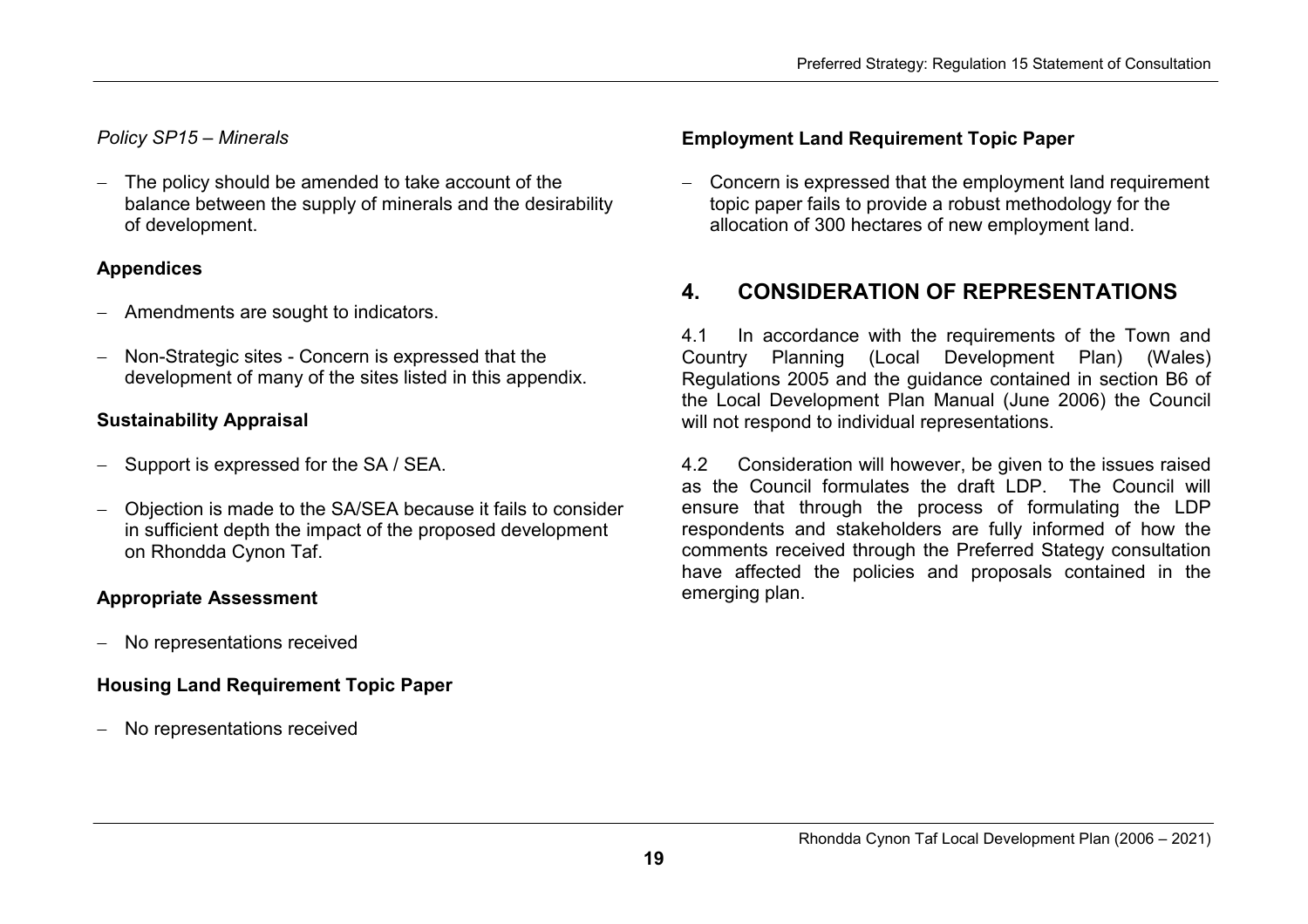# 5. FURTHER ADVICE

If you require any further advice or assistance in respect this or other LDP documents or wish to be placed on the Council's consultation database please contact a member of the Local Development Plan Team at:

Development & Regeneration Unit, Valleys Innovation Centre, Navigation Park, Abercynon CF45 4SN

Email: LDP@rhondda-cynon-taf.gov.uk

Telephone: 01443 665000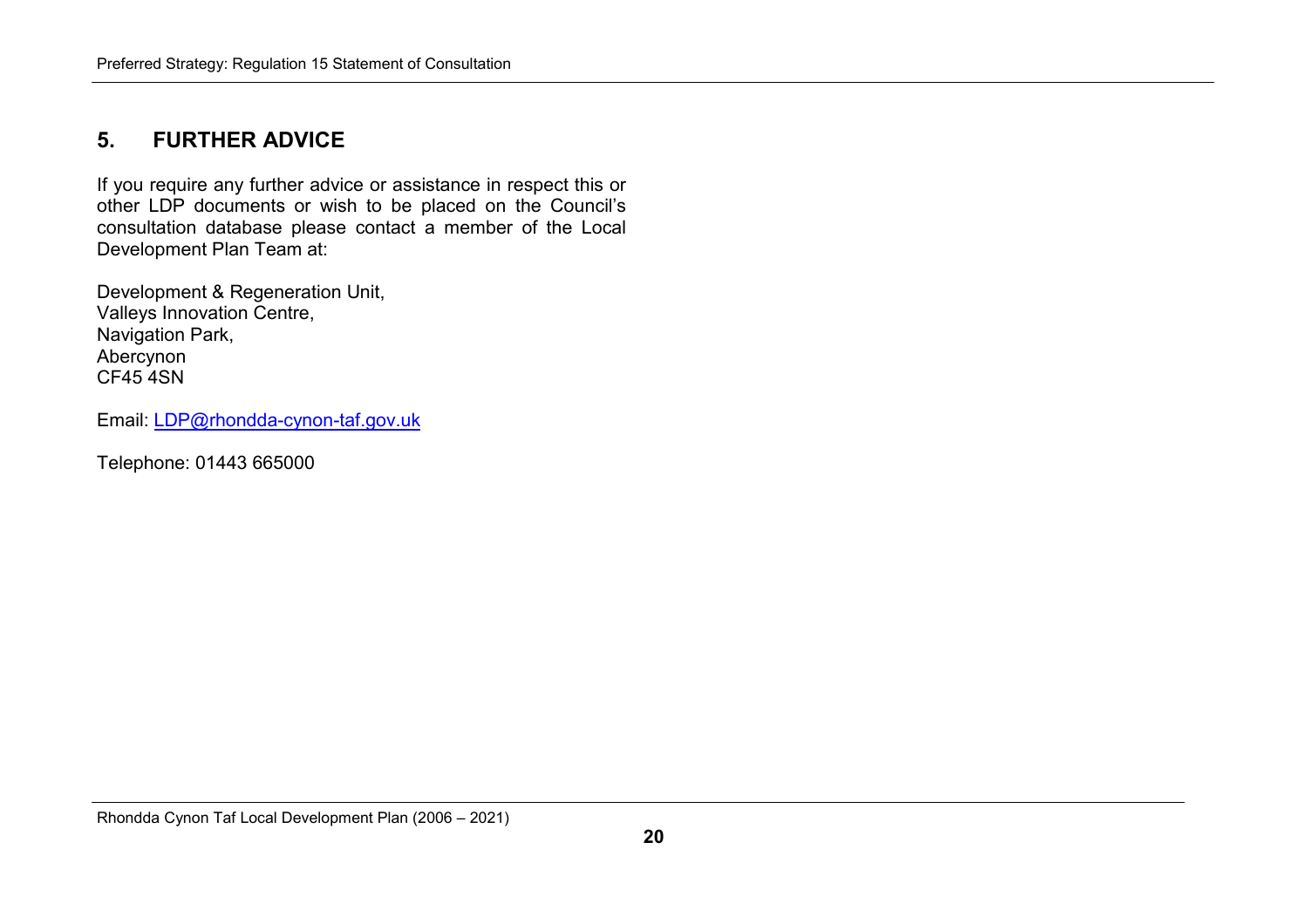#### Appendix 1 - Letters of Consultation

#### Letter to Specific Consultation Bodies Letter to Specific Consultation Bodies Our Ref: 12.14.16 Your Ref: Date: 8<sup>th</sup> Jan 2007 8<sup>th</sup> Jan 2007 Our Ref: 12.14.16 Your Ref: Date: Ein cyf: Eich cvf: Dyddiad: Ein cvf: Eich cvf: Dyddiad: Dear Sirs Dear Sirs RHONDDA CYNON TAF LOCAL DEVELOPMENT PLAN (2006-2021) -RHONDDA CYNON TAF LOCAL DEVELOPMENT PLAN (2006-2021) -PREFERRED STRATEGY PREFERRED STRATEGY I am writing to inform you of the forthcoming consultation on the Preferred I am writing to inform you of the forthcoming consultation on the Preferred Strategy for the Local Development Plan. The Council has now prepared its Strategy for the Local Development Plan. The Council has now prepared its Preferred Strategy and is undertaking a six-week consultation on the Preferred Strategy and is undertaking a six-week consultation on the document between 11th January and 21st February 2007. document between 11<sup>th</sup> January and 21<sup>st</sup> February 2007. The Council would welcome your views. Please find enclosed a CD disk. The Council would welcome your views. The Preferred Strategy, associated which contains the Preferred Strategy and associated supporting documents. documents and representation forms are now available to view on the Council I also enclose a representation form. Should you wish to make any comments website (www.rhondda-cynon-taff.gov.uk). Should you wish to make any comments on the Preferred Strategy, I would be grateful if you could complete on the Preferred Strategy, I would be grateful if you could complete the representation form and return it to me at the above address by 5,00pm on a representation form and return it to me at the above address by 5.00pm on Wednesday 21st February 2007. Wednesday 21st February 2007. The Preferred Strategy and associated documents are also available to view Copies of the Preferred Strategy can be made available on request. Further on the Council website (www.rhondda-cynon-taff.gov.uk). Further updates in updates in respect of the preparation of the Local Development Plan will be respect of the preparation of the Local Development Plan will be posted on posted on the website in due course. the website in due course. If you have any questions regarding the aforementioned, or indeed any aspect of the Local Development Plan, please do not hesitate to contact the If you have any questions regarding the aforementioned, or indeed any aspect Development Planning Team on 01443 665000 or via email LDP@rhonddaof the Local Development Plan, please do not hesitate to contact the Development Planning Team on 01443 665000 or via email LDP@rhonddacynon-taff.cov.uk cynon-taff.gov.uk. Yours sincerely, Yours sincerely. La Navies In Javies Sheila Davies Director of Development and Regeneration Sheila Davies Director of Development and Regeneration Rhondda Cynon Taf Local Development Plan (2006 – 2021)21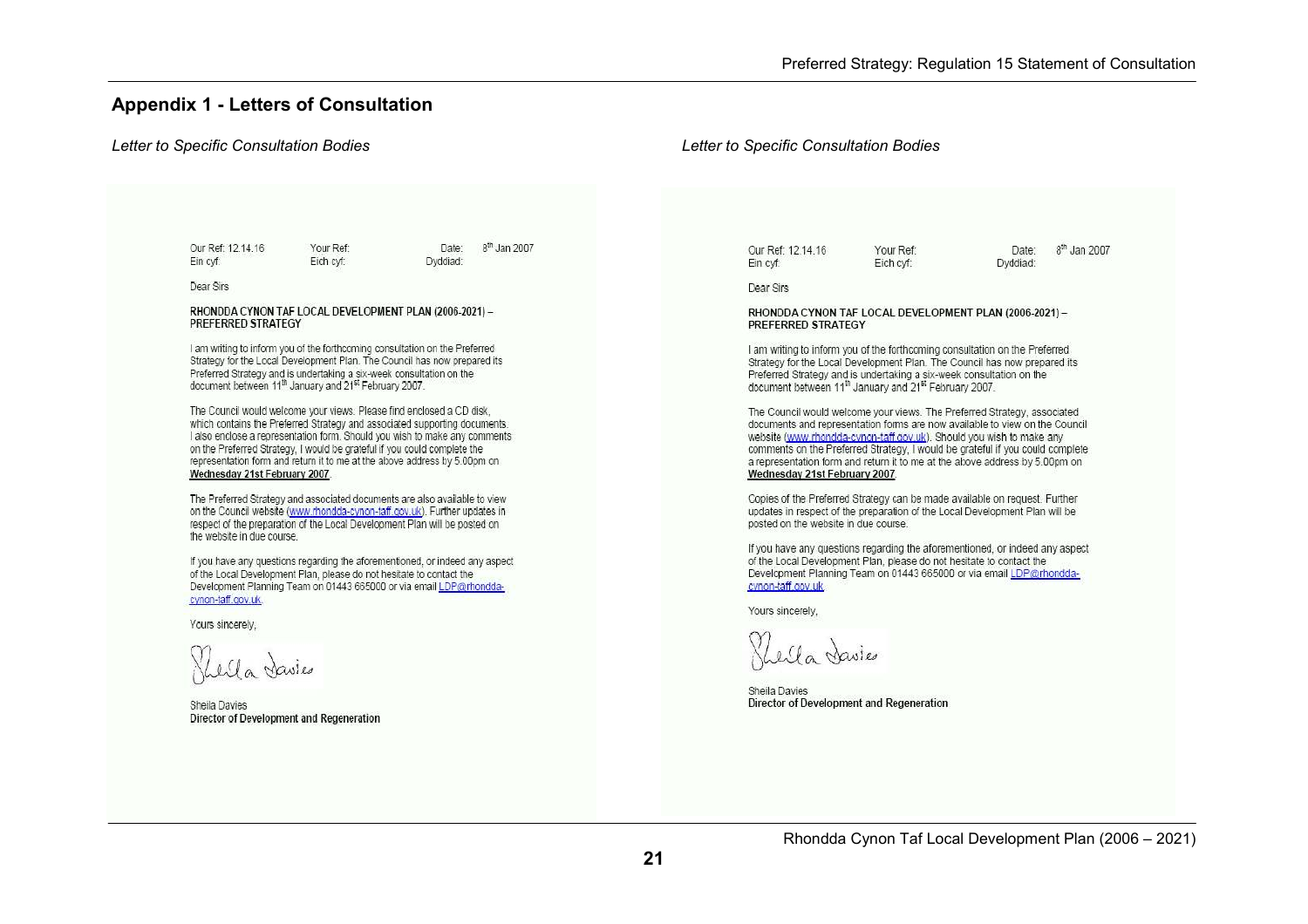#### Appendix 2 - Preferred Strategy Poster

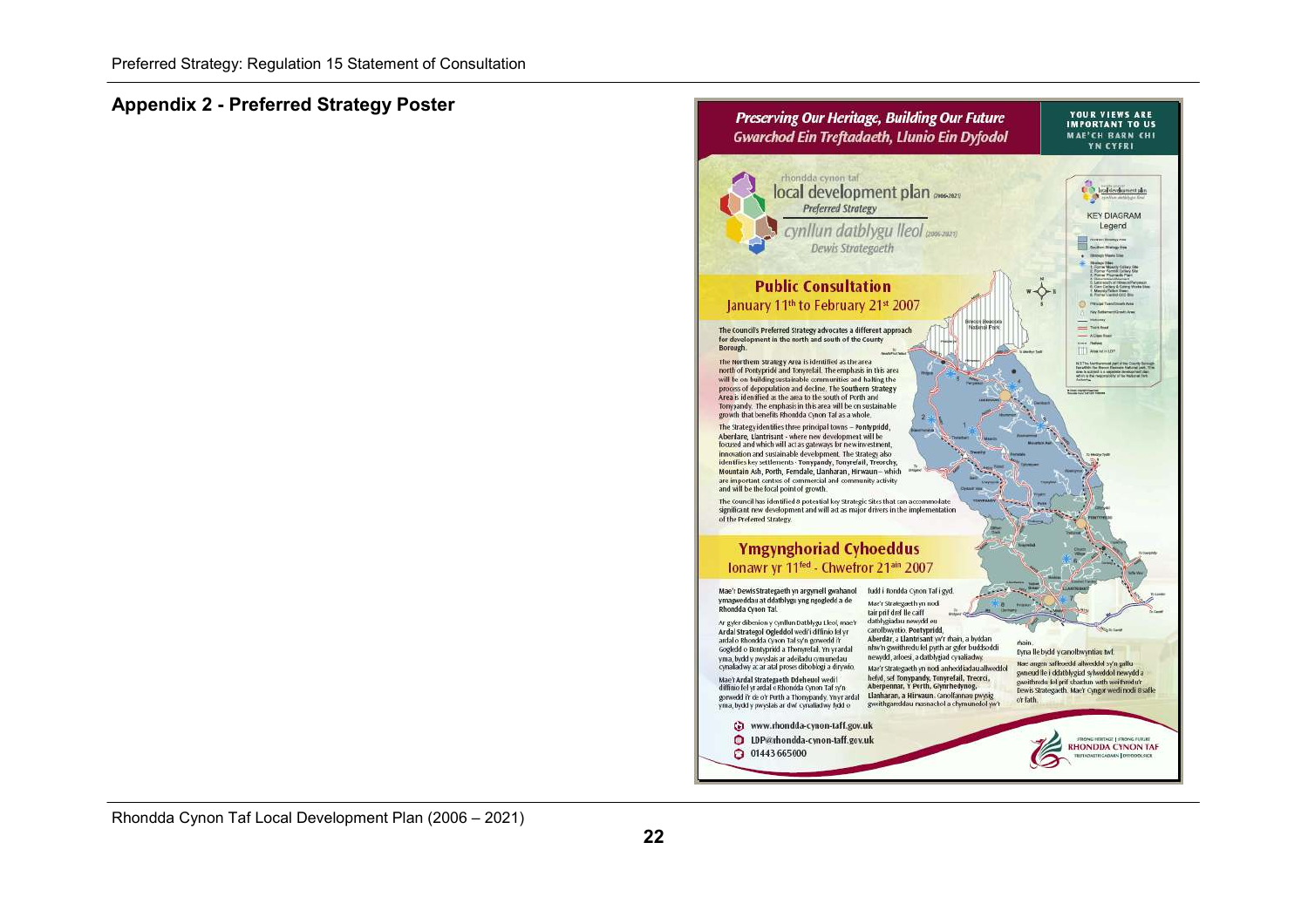# Appendix 3 - List of Specific Consultation Bodies

| Sub Category   | <b>Sub Category Description</b>  | Organisation                             |
|----------------|----------------------------------|------------------------------------------|
| 1              | <b>Welsh Assembly Government</b> | <b>Welsh Assembly Government</b>         |
| $\overline{2}$ | Assembly Sponsored Public Bodies | <b>Environment Agency Wales</b>          |
|                |                                  | Countryside Council for Wales            |
| 3              | Adjoining Local Authorities      | Caerphilly County Borough Council        |
|                |                                  | Brecon Beacons National Park Authority   |
|                |                                  | Vale of Glamorgan County Council         |
|                |                                  | Neath and Port Talbot County Council     |
|                |                                  | Merthyr Tydfil County Borough Council    |
|                |                                  | City and County of Cardiff               |
|                |                                  | <b>Bridgend County Borough Council</b>   |
|                |                                  | Powys County Council                     |
| 4              | <b>Community Councils</b>        | <b>Tonyrefail Community Council</b>      |
|                |                                  | Rhigos Community Council                 |
|                |                                  |                                          |
|                |                                  | <b>Llantwit Fardre Community Council</b> |
|                |                                  | <b>Llantrisant Community Council</b>     |
|                |                                  | Pontyclun Community Council              |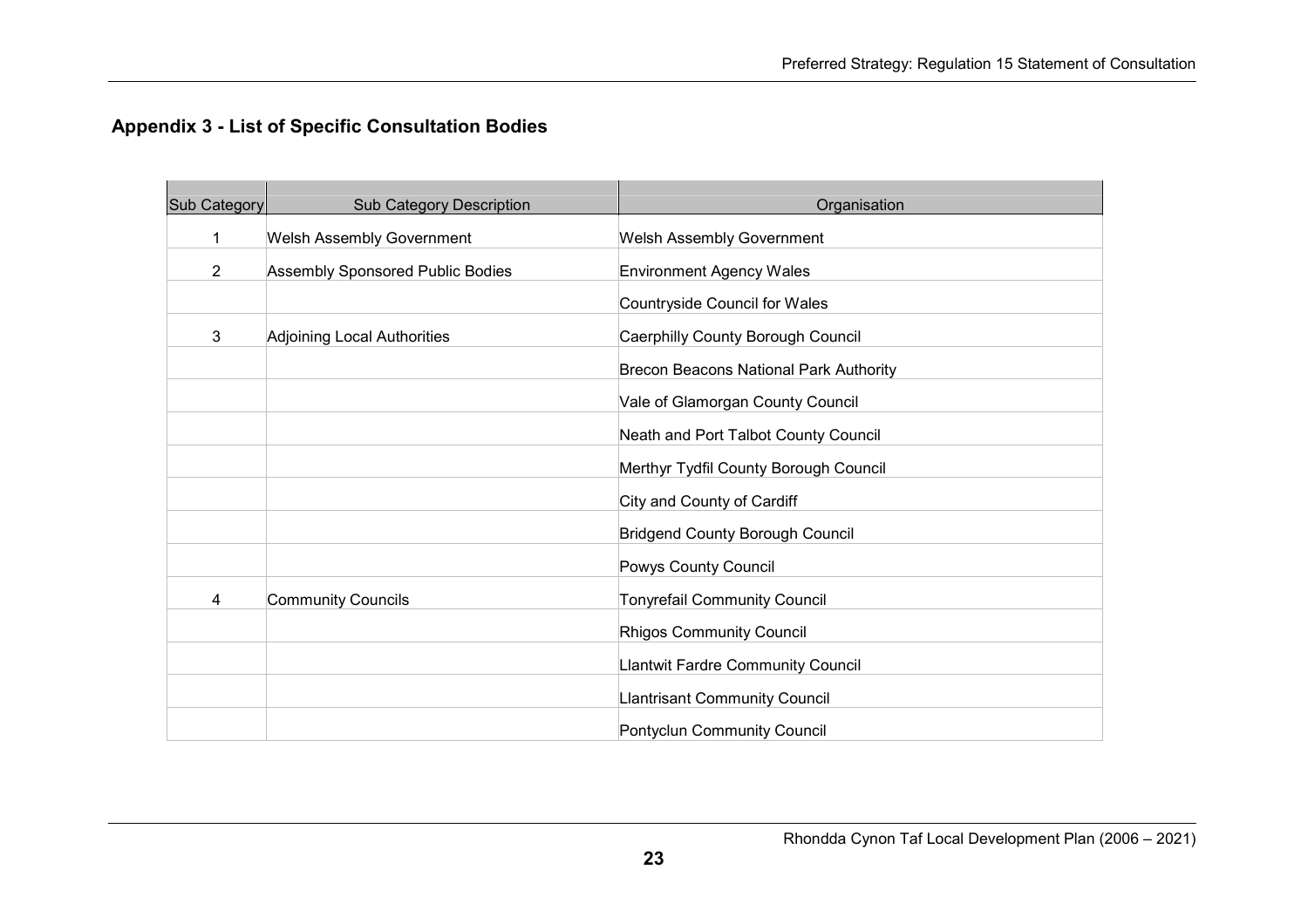| Sub Category | <b>Sub Category Description</b>                                           | Organisation                             |
|--------------|---------------------------------------------------------------------------|------------------------------------------|
| 4            | <b>Community Councils</b>                                                 | <b>Llanharan Community Council</b>       |
|              |                                                                           | <b>Llanharry Community Council</b>       |
|              |                                                                           | <b>Gilfach Goch Community Council</b>    |
|              |                                                                           | <b>Hirwaun Community Council</b>         |
|              |                                                                           | Ynysybwl & Coed y Cwm Community Council  |
|              |                                                                           | Pontypridd Town Council                  |
|              |                                                                           | <b>Taffs Well Community Council</b>      |
| 5            | Community Councils in adjoining Local Authorities Caerphilly Town Council |                                          |
|              |                                                                           | <b>Blaengwrach Community Council</b>     |
|              |                                                                           | <b>Glynneath Town Council</b>            |
|              |                                                                           | Aber Valley Community Council            |
|              |                                                                           | Ogmore Valley Community Council          |
|              |                                                                           | <b>Llangan Community Council</b>         |
|              |                                                                           | Pendoylan Community Council              |
|              |                                                                           | <b>Pencoed Town Council</b>              |
|              |                                                                           | Coychurch Higher Community Council       |
|              |                                                                           | <b>Welsh St.Donats Community Council</b> |
|              |                                                                           | Penllyn Community Council                |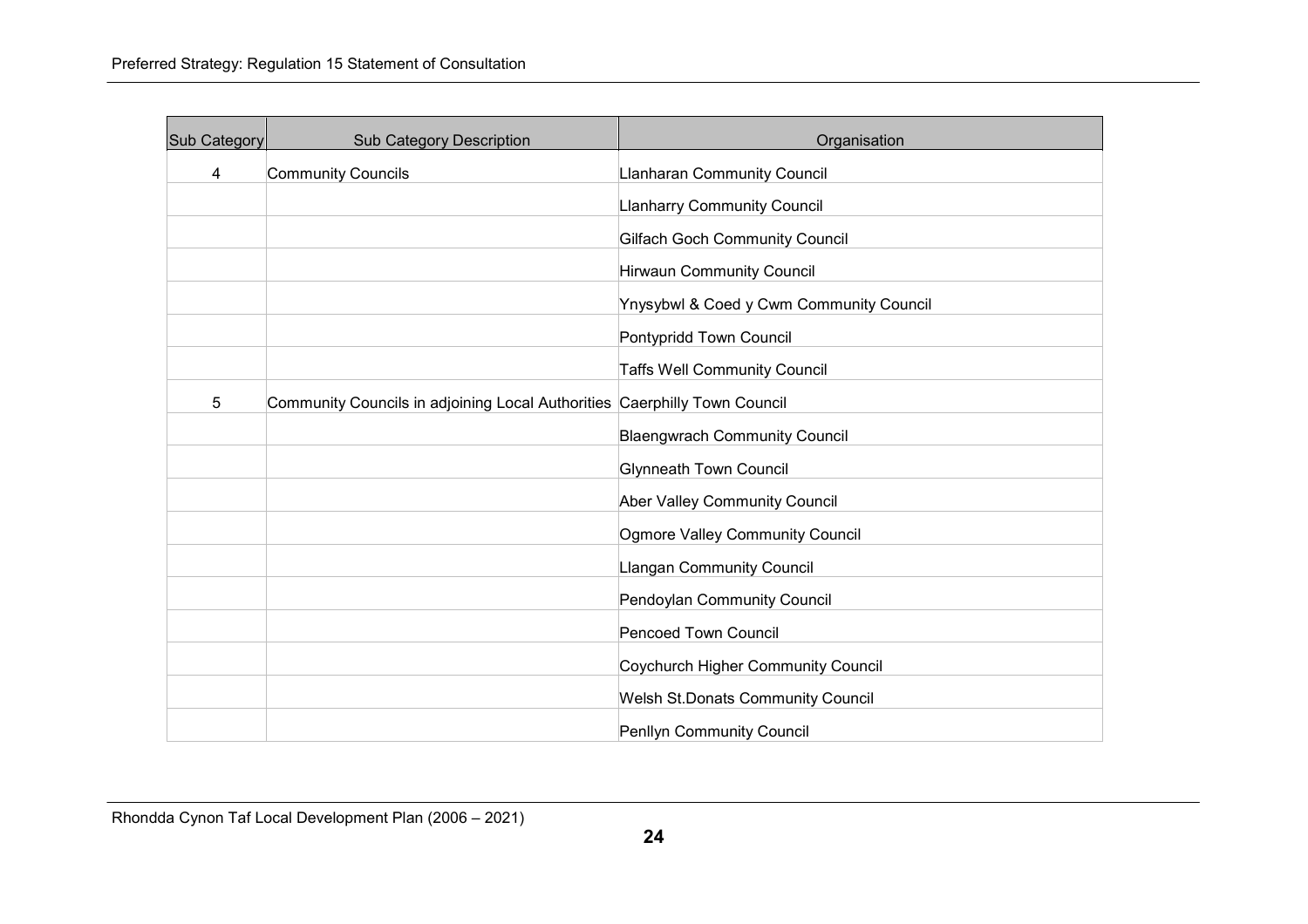| Sub Category                                                                                             | <b>Sub Category Description</b>           | Organisation                          |
|----------------------------------------------------------------------------------------------------------|-------------------------------------------|---------------------------------------|
| 5<br>Community Councils in adjoining Local Authorities Penyrheol, Trecenydd & Energlyn Community Council |                                           |                                       |
|                                                                                                          | Peterston - Super - Ely Community Council |                                       |
|                                                                                                          |                                           | <b>Tongwynlais Community Council</b>  |
|                                                                                                          |                                           | <b>Ystradfellte Community Council</b> |
|                                                                                                          |                                           | <b>Nelson Community Council</b>       |
|                                                                                                          |                                           | Llanfrynach Community Council         |
|                                                                                                          |                                           | Pentyrch Community Council            |
| 6                                                                                                        | Telecommunications                        | 02 UK                                 |
|                                                                                                          |                                           | Vodafone Ltd                          |
|                                                                                                          |                                           | <b>NTL</b>                            |
|                                                                                                          |                                           | T-Mobile                              |
|                                                                                                          |                                           | Three                                 |
|                                                                                                          |                                           | <b>BT Wholesale - Network Access</b>  |
|                                                                                                          |                                           | <b>Cable and Wireless</b>             |
|                                                                                                          |                                           | <b>BT</b> Wholesale                   |
|                                                                                                          |                                           | National Telecommunications Ltd       |
|                                                                                                          |                                           | Mobile Operators Association          |
|                                                                                                          |                                           | Orange Personal Communications Ltd    |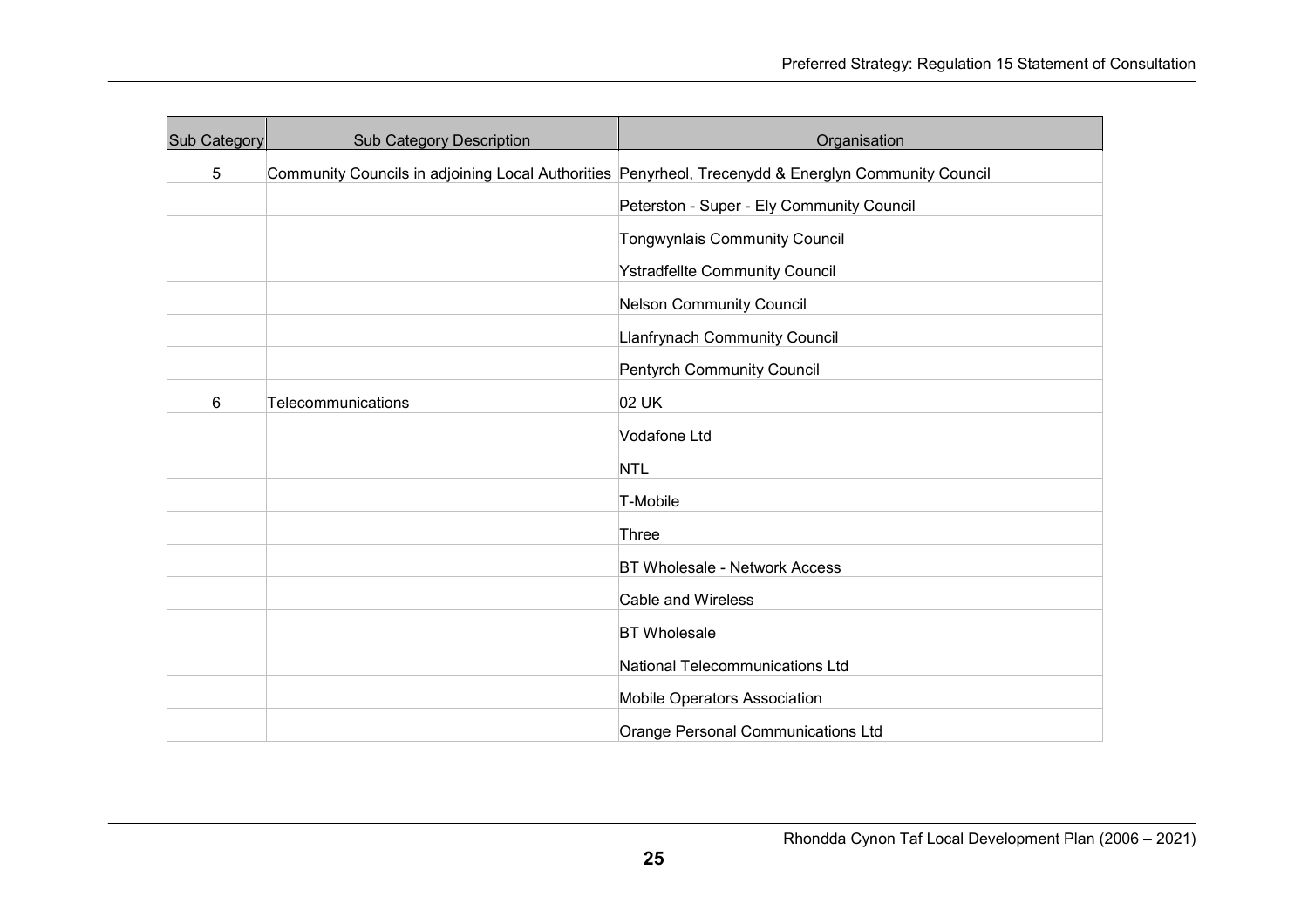| Sub Category   | <b>Sub Category Description</b> | Organisation                                   |
|----------------|---------------------------------|------------------------------------------------|
| 6              | Telecommunications              | <b>Network Development Consultants</b>         |
|                |                                 | <b>British Telecom</b>                         |
| $\overline{7}$ | Health                          | Pontypridd & Rhondda NHS Trust                 |
|                |                                 | <b>RCT Local Health Board</b>                  |
|                |                                 | <b>Welsh Health Estates</b>                    |
|                |                                 | <b>Welsh Ambulance Services NHS Trust</b>      |
|                |                                 | Methyr & Cynon Valley Community Health Council |
|                |                                 | Pontypridd & Rhondda Community Health Council  |
|                |                                 | North Glamorgan NHS Trust                      |
|                |                                 | Bro Morgannwg NHS Trust                        |
| 8              | <b>Utilities</b>                | <b>National Grid Transco</b>                   |
|                |                                 | <b>British Wind Energy Association</b>         |
|                |                                 | British Gas (Transco)                          |
|                |                                 | Powergen                                       |
|                |                                 | <b>Welsh Water</b>                             |
|                |                                 | <b>SWALEC</b>                                  |
|                |                                 | <b>Western Power Distribution</b>              |
|                |                                 | <b>National Grid</b>                           |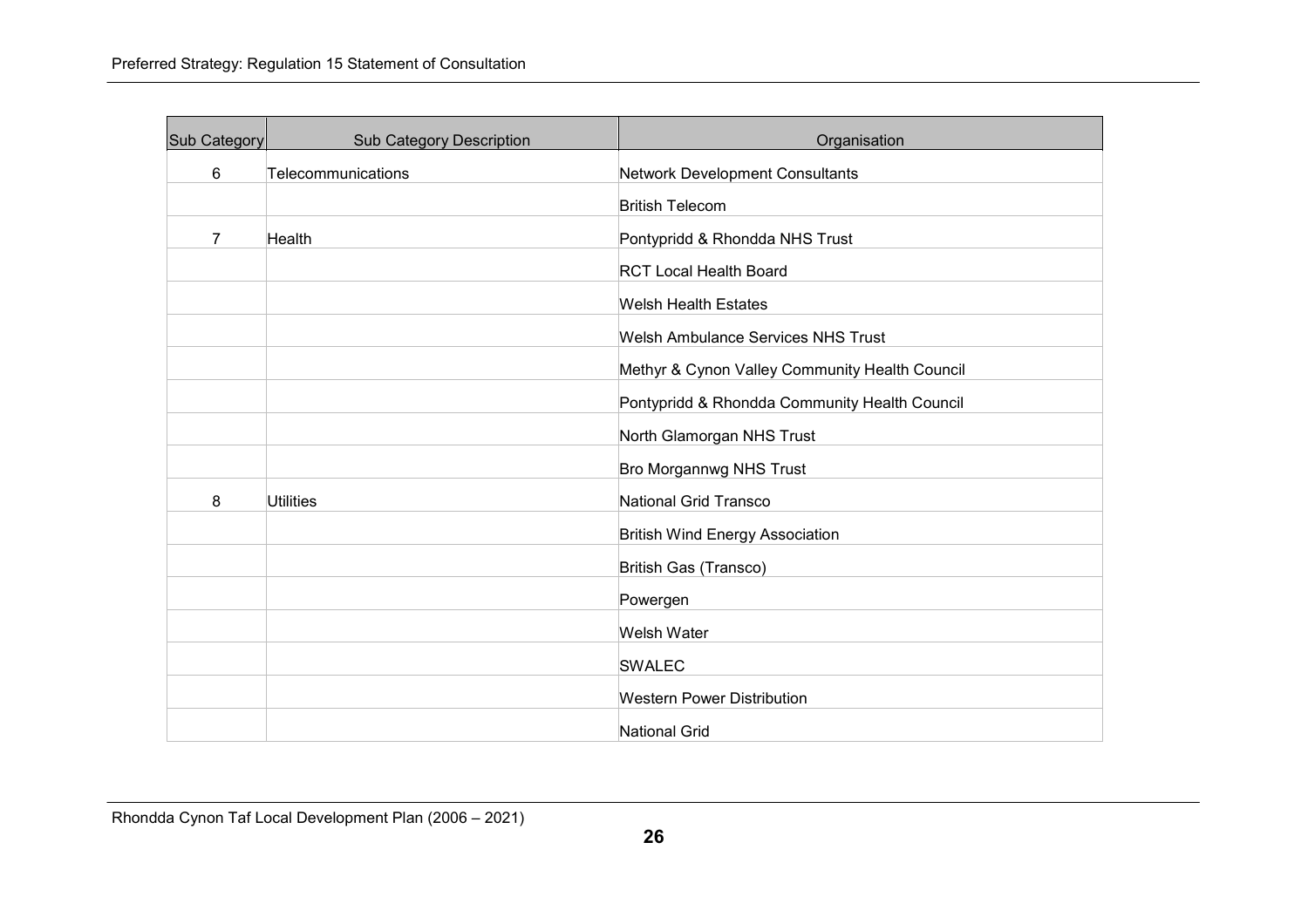| Sub Category | <b>Sub Category Description</b> | Organisation                                     |
|--------------|---------------------------------|--------------------------------------------------|
| 8            | <b>Utilities</b>                | <b>RWE</b> npower                                |
|              |                                 | Innogy plc                                       |
| 15           | As specified in LDP Wales       | Celtic Energy Ltd                                |
|              |                                 | Lattice Property (formerly British Gas Property) |
|              |                                 | Confederation of UK Coal Producers (Coalpro)     |
|              |                                 | The Coal Authority                               |